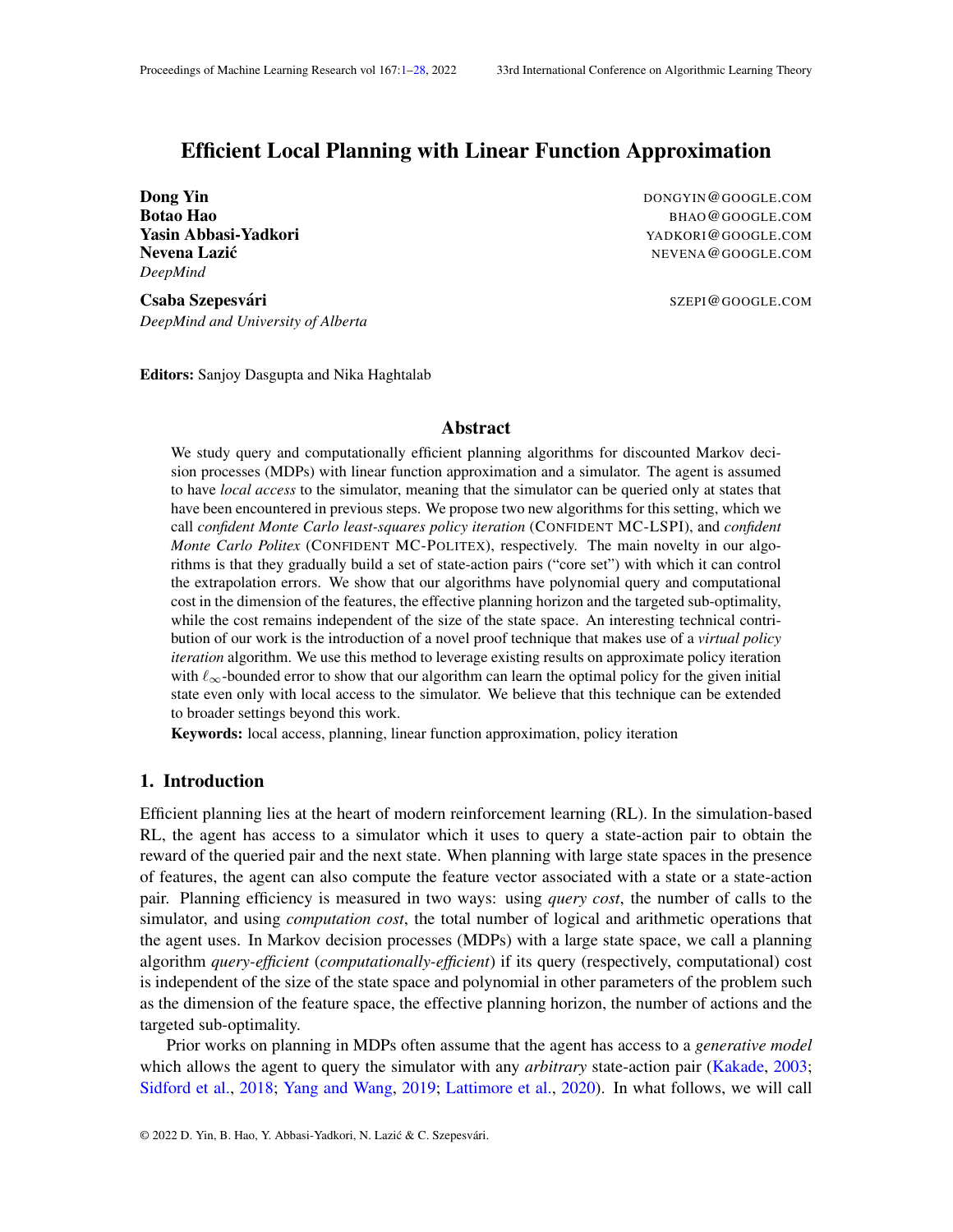this the *random access* model. The random access model is often difficult to support. To illustrate this, consider a problem where the goal is to move the joints of a robot arm so that it moves objects around. The simulation state in this scenario is then completely described by the position, orientation and associated velocities of the various rigid objects involved. To access a state, a planner can then try to choose some values for each of the variables involved. Unfortunately, given only box constraints on the variable values (as is typically the case), a generic planner will often choose value combinations that are invalid based on physics, for example with objects penetrating each other in space. This problem is not specific to robotic applications but also arises in MDPs corresponding to combinatorial search, just to mention a second example.

To address this challenge, we replace the random access model with a *local access* model, where the only states at which the agent can query the simulator are the initial states provided to the agent, or states returned in response to previously issued queries. This access model can be implemented with any simulator that supports resetting its internal state to a previously stored such state. This type of checkpointing is widely supported, and if a simulator does not support it, there are general techniques that can be applied to achieve this functionality. As such, this access model significantly expands the scope of planners.

<span id="page-1-0"></span>Definition 1 (Local access to the simulator) *We say the agent has local access to the simulator if the agent is allowed to query the simulator with a state that the agent has previously seen paired with an arbitrary action.*

Our work relies on linear function approximation. Very recently, [Weisz et al.](#page-15-1) [\(2021b\)](#page-15-1) showed that linear realizability assumption of the optimal state-action value function  $(Q^*$ -realizability) alone is not sufficient to develop a query-efficient planner. In this paper, we assume linear realizability of all policies ( $Q_{\pi}$ -realizability). We discuss several drawbacks of previous works [\(Lattimore et al.,](#page-13-1) [2020;](#page-13-1) [Du et al.,](#page-12-0) [2020a\)](#page-12-0) under the same realizability assumption. First, these works require the knowledge of the features of all state-action pairs; otherwise, the agent has to spend  $\mathcal{O}(|\mathcal{S}||\mathcal{A}|)$ query cost to extract the features of all possible state-action pairs, where  $|\mathcal{S}|$  and  $|\mathcal{A}|$  are the sizes of the state space and action space, respectively. Second, these algorithms require the computation of either an approximation of the global optimal design [\(Lattimore et al.,](#page-13-1) [2020\)](#page-13-1) or a barycentric spanner [\(Du et al.,](#page-12-0) [2020a\)](#page-12-0) of the matrix of all features. Although there exists algorithms to approximate the optimal design [\(Todd,](#page-14-1) [2016\)](#page-14-1) or barycentric spanner [\(Awerbuch and Kleinberg,](#page-12-1) [2008\)](#page-12-1), the computational complexities for these algorithms are polynomial in the total number of all possible feature vectors, i.e.,  $|\mathcal{S}||\mathcal{A}|$ , which is impractical for large MDPs.

We summarize our contributions as follows:

• With local access to the simulator, we propose two policy optimization algorithms—*confident Monte Carlo least-squares policy iteration* (CONFIDENT MC-LSPI), and its regularized (see e.g. [Even-Dar et al.](#page-13-2) [\(2009\)](#page-13-2); [Abbasi-Yadkori et al.](#page-12-2) [\(2019\)](#page-12-2)) version *confident Monte Carlo Politex* (CONFIDENT MC-POLITEX). Both of our algorithms maintain a *core set* of state-action pairs and run Monte Carlo rollouts from these pairs using the simulator. The algorithms then use the rollout results to estimate the Q-function values and then apply policy improvement. During each rollout procedure, whenever the algorithm observes a state-action pair that it is less confident about (with large uncertainty), the algorithm adds this pair to the core set and restarts. Compared to several prior works that use additive bonus [\(Jin et al.,](#page-13-3) [2020;](#page-13-3) [Cai](#page-12-3) [et al.,](#page-12-3) [2020\)](#page-12-3), our algorithm design demonstrates that in the local access setting, core-set-based exploration is an effective approach.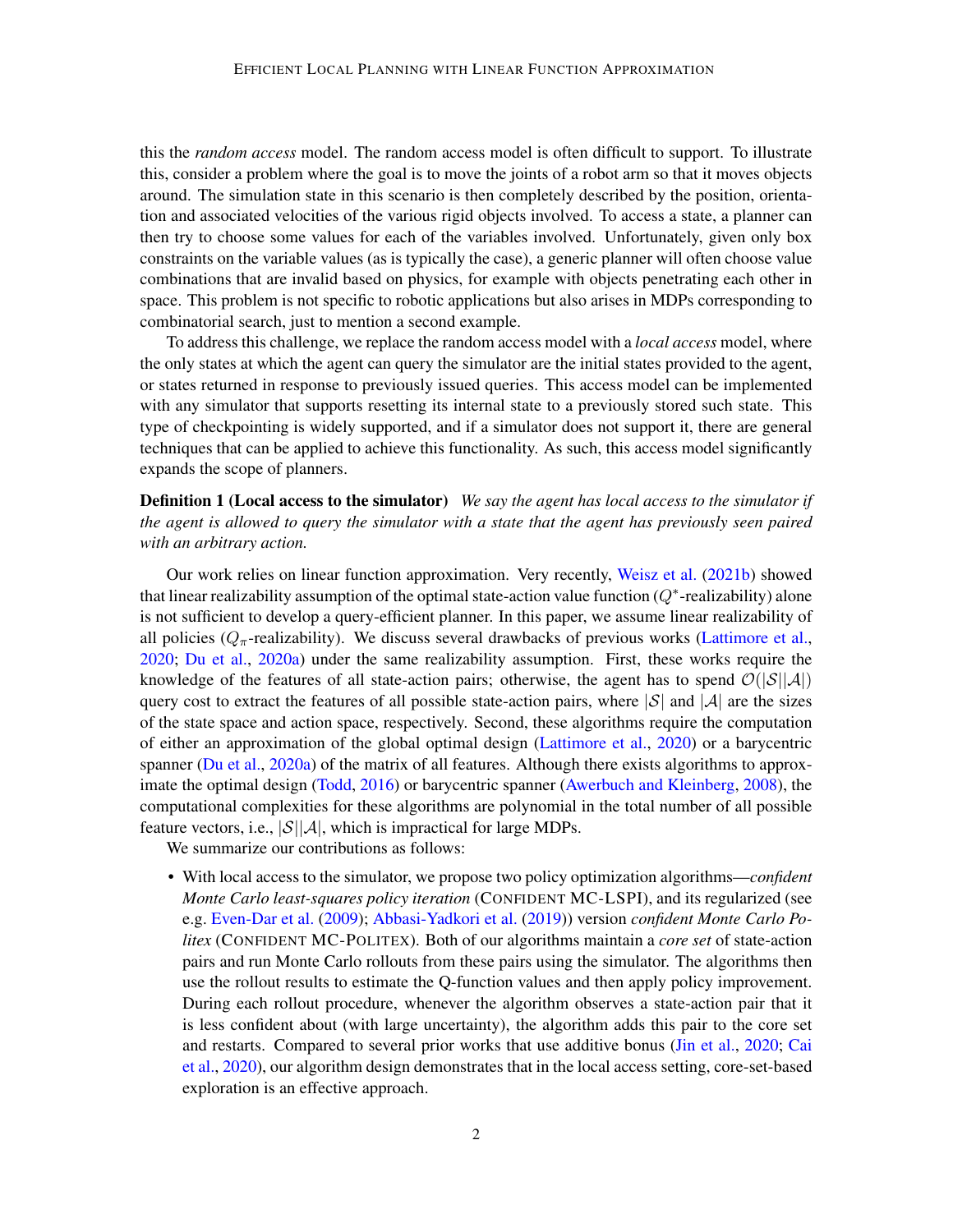- Under the  $Q_{\pi}$ -realizability assumption, we prove that both CONFIDENT MC-LSPI and CON-FIDENT MC-POLITEX can learn a  $\kappa$ -optimal policy with query cost of  $\text{poly}(d, \frac{1}{1-\gamma}, \frac{1}{\kappa})$  $\frac{1}{\kappa}, \log(\frac{1}{\delta}), \log(b))$ and computational costs of  $\text{poly}(d, \frac{1}{1-\gamma}, \frac{1}{\kappa})$  $\frac{1}{\kappa}$ ,  $|\mathcal{A}|$ ,  $\log(\frac{1}{\delta})$ ,  $\log(b)$ ), where d is the dimension of the feature of state-action pairs,  $\gamma$  is the discount factor,  $\delta$  is the error probability, and b is the bound on the  $\ell_2$  norm of the linear coefficients for the Q-functions. In the presence of a model misspecification error  $\epsilon$ , we show that CONFIDENT MC-LSPI achieves a final suboptimality of  $\tilde{\mathcal{O}}(\frac{\epsilon \sqrt{d}}{(1-\alpha)})$ lity of  $\mathcal{O}(\frac{\epsilon \sqrt{d}}{(1-\gamma)^2})$ , whereas CONFIDENT MC-POLITEX can improve the sub-optimality to  $\tilde{\mathcal{O}}(\frac{\epsilon \sqrt{d}}{1-\gamma})$  with a higher query cost.
- We develop a novel proof technique that makes use of a *virtual policy iteration* algorithm. We use this method to leverage existing results on approximate policy iteration which assumes that in each iteration, the approximation of the Q-function has a bounded  $\ell_{\infty}$  error [\(Munos,](#page-14-2) [2003;](#page-14-2) [Farahmand et al.,](#page-13-4) [2010\)](#page-13-4) (see Section [5](#page-9-0) for details).

# 2. Related work

Simulators or generative models have been considered in early studies of reinforcement learning [\(Kearns and Singh,](#page-13-5) [1999;](#page-13-5) [Kakade,](#page-13-0) [2003\)](#page-13-0). Recently, it has been shown empirically that in the local access setting, core-set-based exploration has strong performance in hard-exploration problems [\(Ecoffet et al.,](#page-13-6) [2019\)](#page-13-6). In this section, we mostly focus on related theoretical works. We distinguish among *random access*, *local access*, and *online access*.

- Random access means that the agent is given a list of all possible state action pairs and can query any of them to get the reward and a sample of the next state.
- Local access means that the agent can access previously encountered states, which can be implemented with checkpointing. The local access model that we consider in this paper is a more practical version of planning with a simulator.
- Online access means that the simulation state can only be reset to the initial state (or distribution) or moved to a next random state given an action. The online access setting is more restrictive compared to local access, since the agent can only follow the MDP dynamics during the learning process.

We also distinguish between *offline* and *online* planning. In the offline planning problem, the agent only has access to the simulator during the training phase, and once the training is finished, the agent outputs a policy and executes the policy in the environment without access to a simulator. This is the setting that we consider in this paper. On the other hand, in the online planning problem, the agent can use the simulator during both the training and inference phases, meaning that the agent can use the simulator to choose the action when executing the policy. Usually, online RL algorithms with sublinear regret can be converted to an offline planning algorithm under the online access model with standard online-to-batch conversion [\(Cesa-Bianchi et al.,](#page-12-4) [2004\)](#page-12-4). While most of the prior works that we discuss in this section are for the offline planning problem, the TENSORPLAN algorithm [\(Weisz et al.,](#page-14-3) [2021a\)](#page-14-3) considers online planning.

In terms of notation, some works considers finite-horizon MDPs, in which case we use  $H$  to denote the episode length (similar to the effective planning horizon  $(1 - \gamma)^{-1}$  in infinite-horizon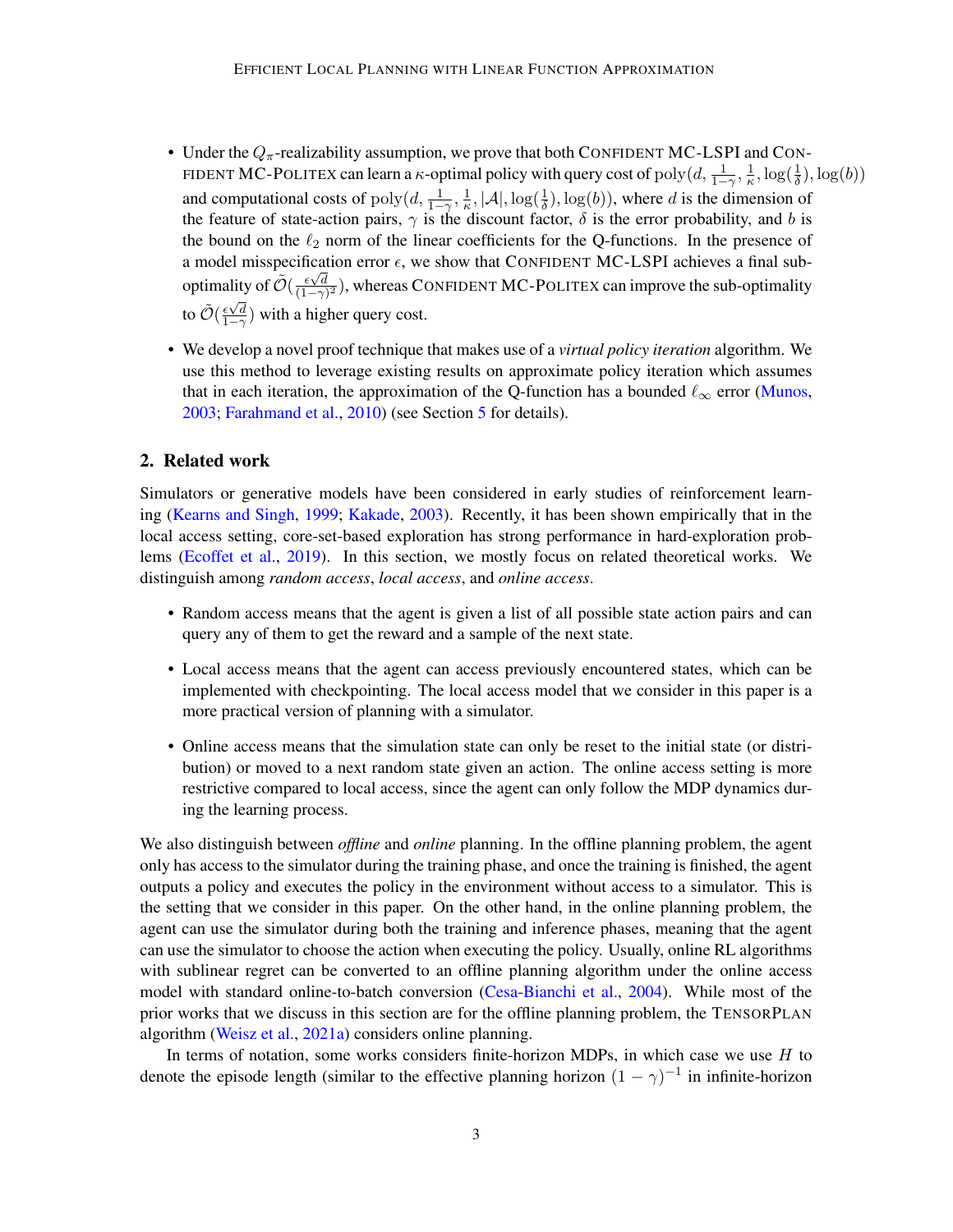discounted MDPs). Our discussion mainly focuses on the results with linear function approximation. We summarize some of the recent advances on efficient planning in large MDPs in Table [1.](#page-3-0)

<span id="page-3-0"></span>Table 1: Recent advances on RL algorithms with linear function approximation under different assumptions. Positive results mean query cost depends only polynomially on the relative parameter while negative results refer an exponential lower bound on the query complexity. CE stands for computational efficiency and "no" for CE means no computational efficient algorithm is provided.

†: The algorithms in these works are not query or computationally efficient unless the agent is provided with an approximate optimal design [\(Lattimore et al.,](#page-13-1) [2020\)](#page-13-1) or barycentric spanner [\(Du et al.,](#page-12-0) [2020a\)](#page-12-0) or "core states" (Shariff and Szepesvári, [2020\)](#page-14-4) for free. ‡: [Weisz et al.](#page-14-3) [\(2021a\)](#page-14-3) consider the online planning problem whereas other works in this table consider (or can be converted to) the offline planning problem.

| <b>Positive Results</b>                    | Assumption                                                | СE                       | Access Model        |
|--------------------------------------------|-----------------------------------------------------------|--------------------------|---------------------|
| Yang and Wang (2019)                       | linear MDP                                                | yes                      | random access       |
| Lattimore et al. (2020); Du et al. (2020a) | $Q_{\pi}$ -realizability                                  | no t                     | random access       |
| Shariff and Szepesvári (2020)              | $V^*$ -realizability                                      | no <sub>†</sub>          | random access       |
| This work                                  | $Q_{\pi}$ -realizability                                  | yes                      | local access        |
| Weisz et al. $(2021a)$ $\ddagger$          | $V^*$ -realizability, $\mathcal{O}(1)$ actions            | no                       | local access        |
| Li et al. (2021)                           | $Q^*$ -realizability, constant gap                        | yes                      | local access        |
| Jiang et al. $(2017)$                      | low Bellman rank                                          | no                       | online access       |
| Zanette et al. $(2020)$                    | low inherent Bellman error                                | no                       | online access       |
| Du et al. (2021)                           | bilinear class                                            | no                       | online access       |
| Lazic et al. (2021); Wei et al. (2021)     | $Q_{\pi}$ -realizability, feature excitation              | yes                      | online access       |
| Jin et al. (2020); Agarwal et al. (2020a)  | linear MDP                                                | yes                      | online access       |
| Zhou et al. (2020); Cai et al. (2020)      | linear mixture MDP                                        | $\overline{\mathcal{C}}$ | online access       |
| <b>Negative Results</b>                    | Assumption                                                | CE                       | <b>Access Model</b> |
| Du et al. (2020a)                          | $Q_{\pi}$ -realizability, $\epsilon = \Omega(\sqrt{H/d})$ |                          | random access       |
| Weisz et al. $(2021b)$                     | $Q^*$ -realizability, $\exp(d)$ actions                   | N/A                      | random access       |
| Wang et al. (2021)                         | $Q^*$ -realizability, constant gap                        |                          | online access       |

Random access Theoretical guarantees for the random access model have been obtained for the tabular setting [\(Sidford et al.,](#page-14-0) [2018;](#page-14-0) [Agarwal et al.,](#page-12-6) [2020b;](#page-12-6) [Li et al.,](#page-14-8) [2020;](#page-14-8) [Azar et al.,](#page-12-7) [2013\)](#page-12-7). As for linear function approximation, different assumptions have been made for theoretical analysis. Under the linear MDP assumption, [Yang and Wang](#page-15-0) [\(2019\)](#page-15-0) derived an optimal  $\mathcal{O}(d\kappa^{-2}(1-\gamma)^{-3})$  query complexity bound by a variance-reduction Q-learning type algorithm. Under the  $Q_{\pi}$ -realizability of all determinstic policies (a strictly weaker assumption than linear MDP [\(Zanette et al.,](#page-15-2) [2020\)](#page-15-2)), [Du et al.](#page-12-0) [\(2020a\)](#page-12-0) showed a negative result for the settings with model misspecification error  $\epsilon =$  $\Omega(\sqrt{H/d})$  (see also [Van Roy and Dong](#page-14-9) [\(2019\)](#page-14-9); [Lattimore et al.](#page-13-1) [\(2020\)](#page-13-1)). When  $\epsilon = o((1-\gamma)^2/\sqrt{d})$ , assuming the access to the full feature matrix, [Lattimore et al.](#page-13-1) [\(2020\)](#page-13-1) proposed algorithms with polynomial query costs, and [Du et al.](#page-12-0) [\(2020a\)](#page-12-0) proposed similar algorithm for the exact  $Q_{\pi}$  realizability setting. Since these works need to find a globally optimal design or barycentric spanner, their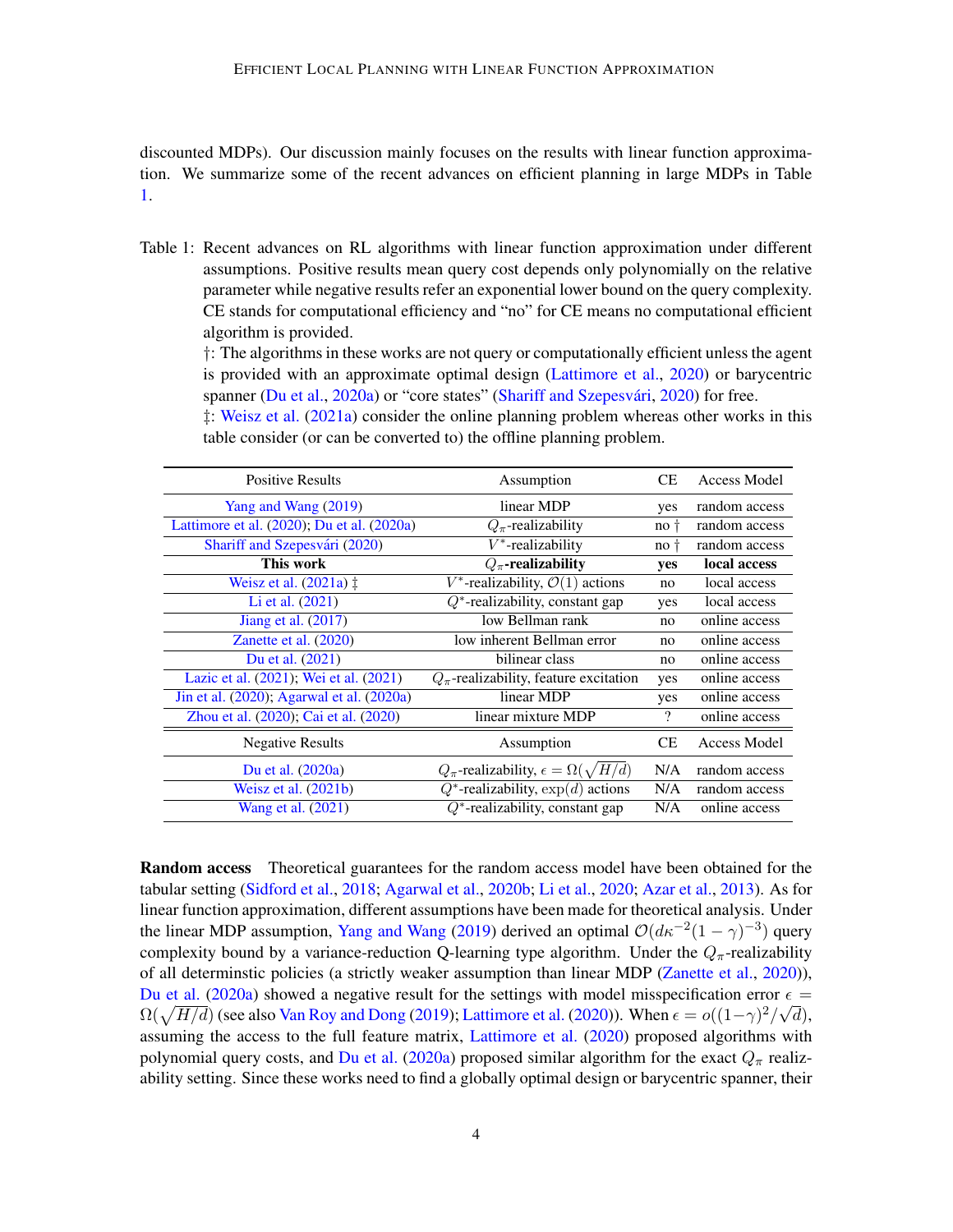computational costs depend polynomially on the size of the state space. Under the  $V^*$ -realizability assumption (i.e., the optimal value function is linear in some feature map), Shariff and Szepesvári [\(2020\)](#page-14-4) proposed a planning algorithm assuming the availability of a set of core states but obtaining such core states can still be computationally inefficient. [Zanette et al.](#page-15-4) [\(2019\)](#page-15-4) proposed an algorithm that uses a similar concept named anchor points but only provided a greedy heuristic to generate these points. A notable negative result is established in [Weisz et al.](#page-15-1) [\(2021b\)](#page-15-1) that shows that with only Q<sup>\*</sup>-realizability, any agent requires  $min(exp(\Omega(d)), exp(\Omega(H)))$  queries to learn an optimal policy.

Local access Many prior studies have used simulators in tree-search style algorithms [\(Kearns](#page-13-10) [et al.,](#page-13-10) [2002;](#page-13-10) [Munos,](#page-14-10) [2014\)](#page-14-10). Under this setting, for the online planning problem, recently [Weisz](#page-14-3) [et al.](#page-14-3) [\(2021a\)](#page-14-3) established an  $\mathcal{O}((dH/\kappa)^{|\mathcal{A}|})$  query cost bound to learn an  $\kappa$ -optimal policy by the TENSORPLAN algorithm assuming the  $V^*$ -realizability. Whenever the action set is small, TEN-SORPLAN is query efficient, but its computational efficiency is left as an open problem. Under Q<sup>\*</sup>-realizability and constant sub-optimality gap, for the offline planning problem, [Li et al.](#page-14-5) [\(2021\)](#page-14-5) proposed an algorithm with  $poly(d, H, \kappa^{-1}, \Delta_{\text{gap}}^{-1})$  query and computational costs.

**Online access** As mentioned, many online RL algorithms can be converted to a policy optimization algorithm under the online access model using online-to-batch conversion. There is a large body of literature on online RL with linear function approximation and here we discuss a nonexhaustive list of prior works. Under the  $Q^*$ -realizability assumption, assuming that the probability transition of the MDP is deterministic, [Wen and Van Roy](#page-15-5) [\(2013\)](#page-15-5) proposed a sample and computationally efficient algorithm via the eluder dimension [\(Russo and Van Roy,](#page-14-11) [2013\)](#page-14-11). Assuming the MDP has low Bellman rank, [Jiang et al.](#page-13-7) [\(2017\)](#page-13-7) proposed an algorithm that is sample efficient but computationally inefficient, and similar issues arise in [Zanette et al.](#page-15-2) [\(2020\)](#page-15-2) under the low inherent Bellman error assumption. [Du et al.](#page-13-8) [\(2021\)](#page-13-8) proposed a more general MDP class named *bilinear class* and provided a sample efficient algorithm, but the computational efficiency is unclear.

Under  $Q_{\pi}$ -realizability, several algorithms, such as POLITEX [\(Abbasi-Yadkori et al.,](#page-12-2) [2019;](#page-12-2) [Lazic et al.,](#page-13-9) [2021\)](#page-13-9), AAPI [\(Hao et al.,](#page-13-11) [2021\)](#page-13-11), and MDP-EXP2 [\(Wei et al.,](#page-14-6) [2021\)](#page-14-6) achieved sublinear regret in the infinite horizon average reward setting and are also computationally efficient. However, the corresponding analysis avoids the exploration issue by imposing a *feature excitation* assumption which may not be satisfied in many problems. Under the linear MDP assumption, [Jin et al.](#page-13-3) [\(2020\)](#page-13-3) established a  $\mathcal{O}(\sqrt{d^3H^3T})$  regret bound for an optimistic least-square value iteration algorithm. [Agarwal et al.](#page-12-5) [\(2020a\)](#page-12-5) derived a  $poly(d, H, \kappa^{-1})$  sample cost bound for the policy cover-policy gradient algorithm, which can also be applied in the state aggregation setting; the algorithm and sample cost were subsequently improved in [Zanette et al.](#page-15-6)  $(2021)$ . Under the linear mixture MDP assumption [\(Yang and Wang,](#page-15-7) [2020;](#page-15-7) [Zhou et al.,](#page-15-3) [2020\)](#page-15-3), [Cai et al.](#page-12-3) [\(2020\)](#page-12-3) proved an  $\mathcal{O}(\sqrt{d^3H^3T})$ regret bound for an optimistic least square policy iteration (LSPI) type algorithm. A notable negative result for the online RL setting by [Wang et al.](#page-14-7) [\(2021\)](#page-14-7) shows that an exponentially large number of samples are needed if we only assume  $Q^*$ -realizability and constant sub-optimality gap. Other related works include [Ayoub et al.](#page-12-8) [\(2020\)](#page-12-8); [Jin et al.](#page-13-12) [\(2021\)](#page-13-12); [Du et al.](#page-12-9) [\(2019\)](#page-12-9); [Wang et al.](#page-14-12) [\(2019\)](#page-14-12), and references therein.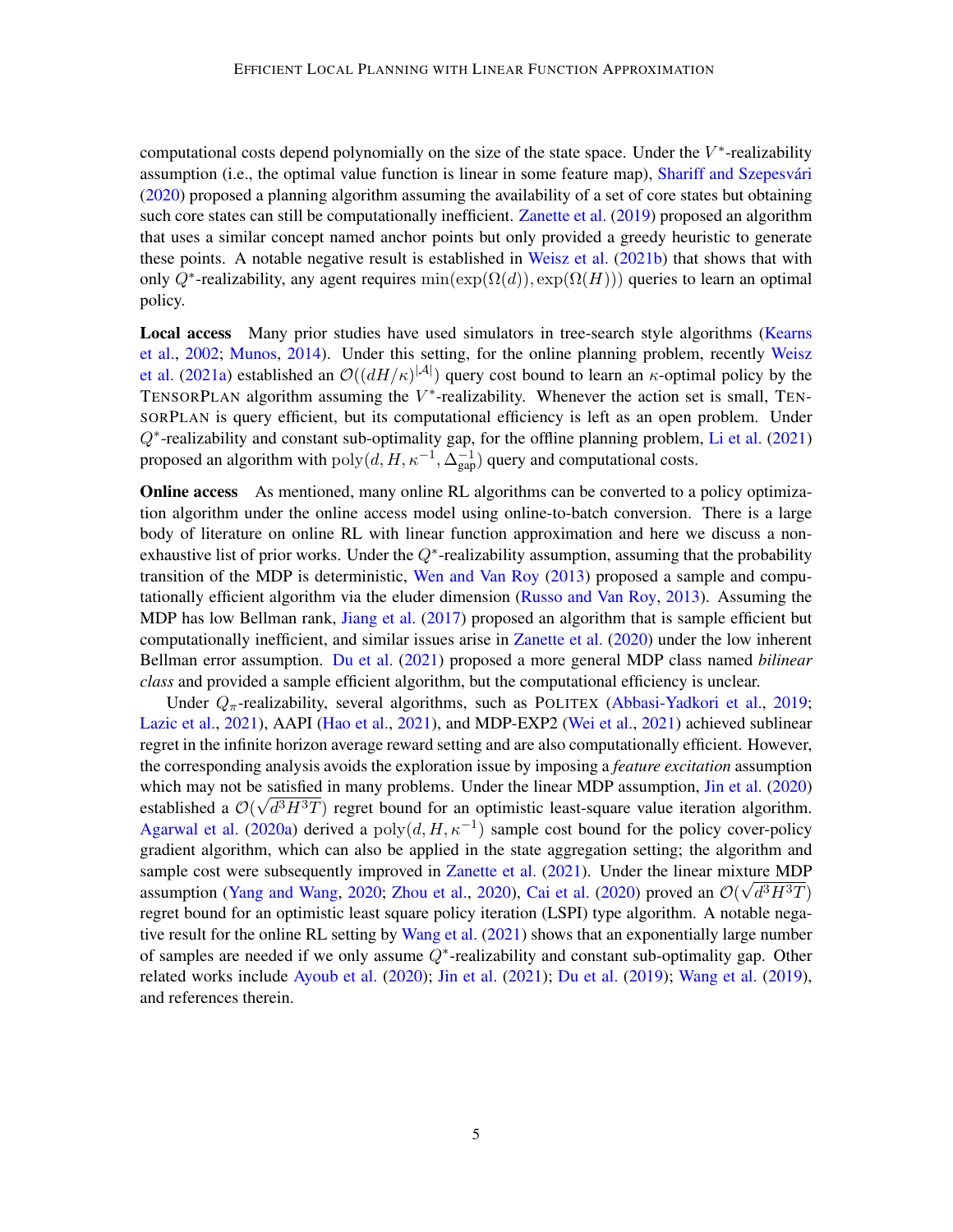# 3. Preliminaries

We use  $\Delta_S$  to denote the set of probability distributions defined on the set S. Consider an infinitehorizon discounted MDP that is specified by a tuple  $(S, \mathcal{A}, r, P, \rho, \gamma)$ , where S is the state space, A is the finite action space,  $r : S \times A \rightarrow [0,1]$  is the reward function,  $P : S \times A \rightarrow \Delta_S$  is the probability transition kernel,  $\rho \in S$  is the initial state, and  $\gamma \in (0,1)$  is the discount factor. For simplicity, in the main sections of this paper, we assume that the initial state  $\rho$  is deterministic and known to the agent. Our algorithm can also be extended to the setting where the initial state is random and the agent is allowed to sample from the initial state distribution. We discuss this extension in Appendix [E.](#page-27-1) Throughout this paper, we write  $[N] := \{1, 2, \ldots, N\}$  for any positive integer N and use  $log(·)$  to denote natural logarithm.

A policy  $\pi : \mathcal{S} \to \Delta_A$  is a mapping from a state to a distribution over actions. We only consider stationary policies, i.e., they do not change according to the time step. The value function  $V_\pi(s)$  of a policy is the expected return when we start running the policy  $\pi$  from state s, i.e.,

$$
V_{\pi}(s) = \mathbb{E}_{a_t \sim \pi(\cdot|s_t), s_{t+1} \sim P(\cdot|s_t, a_t)} \left[ \sum_{t=0}^{\infty} \gamma^t r(s_t, a_t) \mid s_0 = s \right],
$$

and the state-action value function  $Q_{\pi}(s, a)$ , also known as the Q-function, is the expected return following policy  $\pi$  conditioned on  $s_0 = s$ ,  $a_0 = a$ , i.e.,

$$
Q_{\pi}(s, a) = \mathbb{E}_{s_{t+1} \sim P(\cdot | s_t, a_t), a_{t+1} \sim \pi(\cdot | s_{t+1})} \left[ \sum_{t=0}^{\infty} \gamma^t r(s_t, a_t) \mid s_0 = s, a_0 = a \right].
$$

We assume that the agent interacts with a simulator using the local access protocol defined in Defi-nition [1,](#page-1-0) i.e, for any state s that the agent has visited and any action  $a \in A$ , the agent can query the simulator and obtain a sample  $s' \sim P(\cdot|s, a)$  and the reward  $r(s, a)$ .

Our general goal is to find a policy that maximizes the expected return starting from the initial state  $\rho$ , i.e.,  $\max_{\pi} V_{\pi}(\rho)$ . We let  $\pi^*$  be the optimal policy,  $V^*(\cdot) := V_{\pi^*}(\cdot)$ , and  $Q^*(\cdot, \cdot) :=$  $Q_{\pi^*}(\cdot, \cdot)$ . We also aim to learn a good policy efficiently, i.e., the query and computational costs should not depend on the size of the state space  $S$ , which can be large in many problems.

**Linear function approximation** Let  $\phi : \mathcal{S} \times \mathcal{A} \to \mathbb{R}^d$  be a feature map which assigns to each state-action pair a d-dimensional feature vector. For any  $(s, a) \in S \times A$ , the agent can obtain  $\phi(s, a)$  with a computational cost of poly(d). Here, we emphasize that the computation of the feature vectors does not lead to a query cost. Without loss of generality, we impose the following bounded features assumption.

**Assumption 2 (Bounded features)** *We assume that*  $\|\phi(s, a)\|_2 \leq 1$  *for all*  $(s, a) \in S \times A$ *.* 

<span id="page-5-2"></span><span id="page-5-0"></span>We consider the following two different assumptions on the linear realizability of the Q-functions:

**Assumption 3** ( $Q_{\pi}$ -realizability) *There exists*  $b > 0$  *such that for every policy*  $\pi$ *, there exists a* weight vector  $w_\pi\in\mathbb{R}^d$ ,  $\|w_\pi\|_2\leq b$ , that ensures  $Q_\pi(s,a)=w_\pi^\top\phi(s,a)$  for all  $(s,a)\in\mathcal{S}\times\mathcal{A}$ .

<span id="page-5-1"></span>Assumption 4 (Approximate  $Q_{\pi}$ -realizability) *There exists*  $b > 0$  *and model misspecification error*  $\epsilon > 0$  such that for every policy  $\pi$ , there exists a weight vector  $w_{\pi} \in \mathbb{R}^d$ ,  $||w_{\pi}||_2 \leq b$ , that *ensures*  $|Q_\pi(s, a) - w_\pi^\top \phi(s, a)| \le \epsilon$  *for all*  $(s, a) \in S \times A$ *.*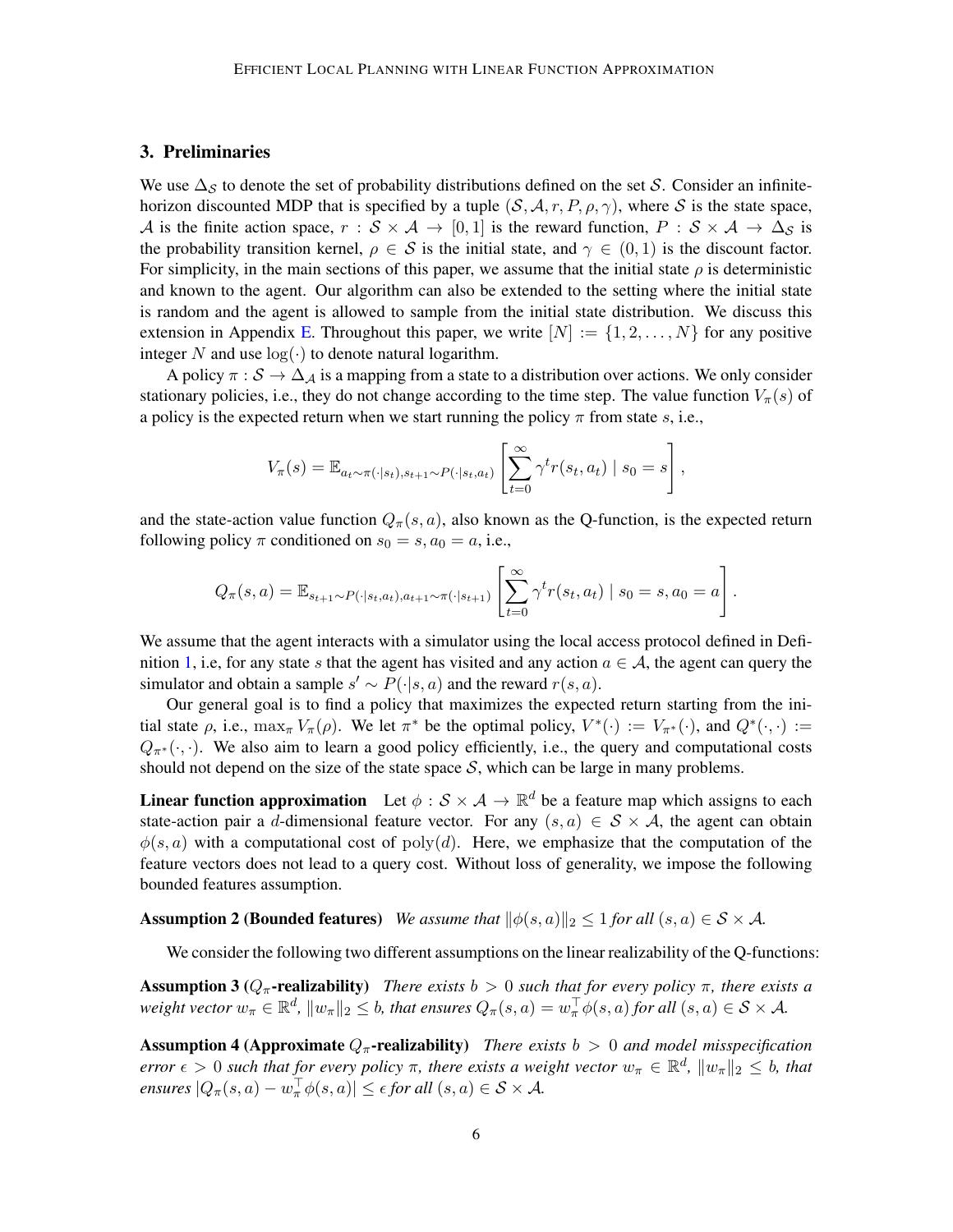# 4. Algorithm

We first introduce some basic concepts used in our algorithms.

**Core set** We use a concept called core set. A core set C is a set of tuples  $z = (s, a, \phi(s, a), q) \in$  $S \times A \times \mathbb{R}^d \times (\mathbb{R} \cup \{\text{none}\})$ . The first three elements in the tuple denote a state, an action, and the feature vector corresponding to the state-action pair, respectively. The last element  $q \in \mathbb{R}$  in the tuple denotes an *estimate* of  $Q_{\pi}(s, a)$  for a policy  $\pi$ . During the algorithm, we may not always have such an estimate, in which case we write  $q =$  none. For a tuple z, we use  $z_s$ ,  $z_a$ ,  $z_\phi$ , and  $z_q$ to denote the s,  $a, \phi$ , and q coordinates of z, respectively. We note that in prior works, the core set usually consists of the state-action pairs and their features [\(Lattimore et al.,](#page-13-1) [2020;](#page-13-1) [Du et al.,](#page-12-0) [2020a;](#page-12-0) Shariff and Szepesvári, [2020\)](#page-14-4); whereas in this paper, for the convenience of notation, we also have the target values (Q-function estimates) in the core set elements. We denote by  $\Phi_{\mathcal{C}} \in \mathbb{R}^{|\mathcal{C}| \times d}$  the *feature matrix* of all the elements in C, i.e., each row of  $\Phi_C$  is the feature vector of an element in C. Similarly, we define  $q_c \in \mathbb{R}^{|\mathcal{C}|}$  as the vector for the  $Q_\pi$  estimate of all the tuples in  $\mathcal{C}$ .

Good set It is also useful to introduce a notion of *good set*.

**Definition 5** Given  $\lambda, \tau > 0$ , and feature matrix  $\Phi_c \in \mathbb{R}^{|\mathcal{C}|\times d}$ , the good set  $\mathcal{H} \subset \mathbb{R}^d$  is defined as

<span id="page-6-0"></span>
$$
\mathcal{H} := \{ \phi \in \mathbb{R}^d : \phi^\top (\Phi_C^\top \Phi_C + \lambda I)^{-1} \phi \leq \tau \}.
$$

Intuitively, the good set is a set of vectors that are well-covered by the rows of  $\Phi_c$ ; in other words, these vectors are not closely aligned with the eigenvectors associated with the small eigenvalues of the covariance matrix of all the features in the core set.

As an overview, our algorithm CONFIDENT MC-LSPI works as follows. First, we initialize the core set using the initial state  $\rho$  paired with all actions. Then, the algorithm runs least-squares policy iteration [\(Munos,](#page-14-2) [2003\)](#page-14-2) to optimize the policy. This means that in each iteration, we estimate the Q-function value for every state-action pair in  $\mathcal C$  using Monte Carlo rollout with the simulator, and learn a linear function to approximate the Q-function of the rollout policy, and the next policy is chosen to be greedy with respect to this linear function. Our second algorithm CONFIDENT MC-POLITEX works similarly, with the only difference being that instead of using the greedy policy iteration update rule, we use the mirror descent update rule with KL regularization between adjacent rollout policies [\(Even-Dar et al.,](#page-13-2) [2009;](#page-13-2) [Abbasi-Yadkori et al.,](#page-12-2) [2019\)](#page-12-2). Moreover, in both algorithms, whenever we observe a state-action pair whose feature is not in the good set during Monte Carlo rollout, we add the pair to the core set and restart the policy iteration process. We name the rollout subroutine CONFIDENTROLLOUT. We discuss details in the following.

#### 4.1. Subroutine: CONFIDENTROLLOUT

We first introduce the CONFIDENTROLLOUT subroutine, whose purpose is to estimate  $Q_{\pi}(s_0, a_0)$ for a given state-action pair  $(s_0, a_0)$  using Monte Carlo rollouts. During a rollout, for each state s that we encounter and all actions  $a \in \mathcal{A}$ , the subroutine checks whether the feature vector  $\phi(s, a)$ is in the good set. If not, we know that we have discovered a new feature direction, i.e. a direction which is not well aligned with eigenvectors corresponding to the the largest eigenvalues of the covariance matrix of the core features. In this case the subroutine terminates and returns the tuple  $(s, a, \phi(s, a))$ , none) along with the uncertain status. If the algorithm does not discover a new direction, it returns an estimate q of the desired value  $Q_{\pi}(s_0, a_0)$  and the done status. This subroutine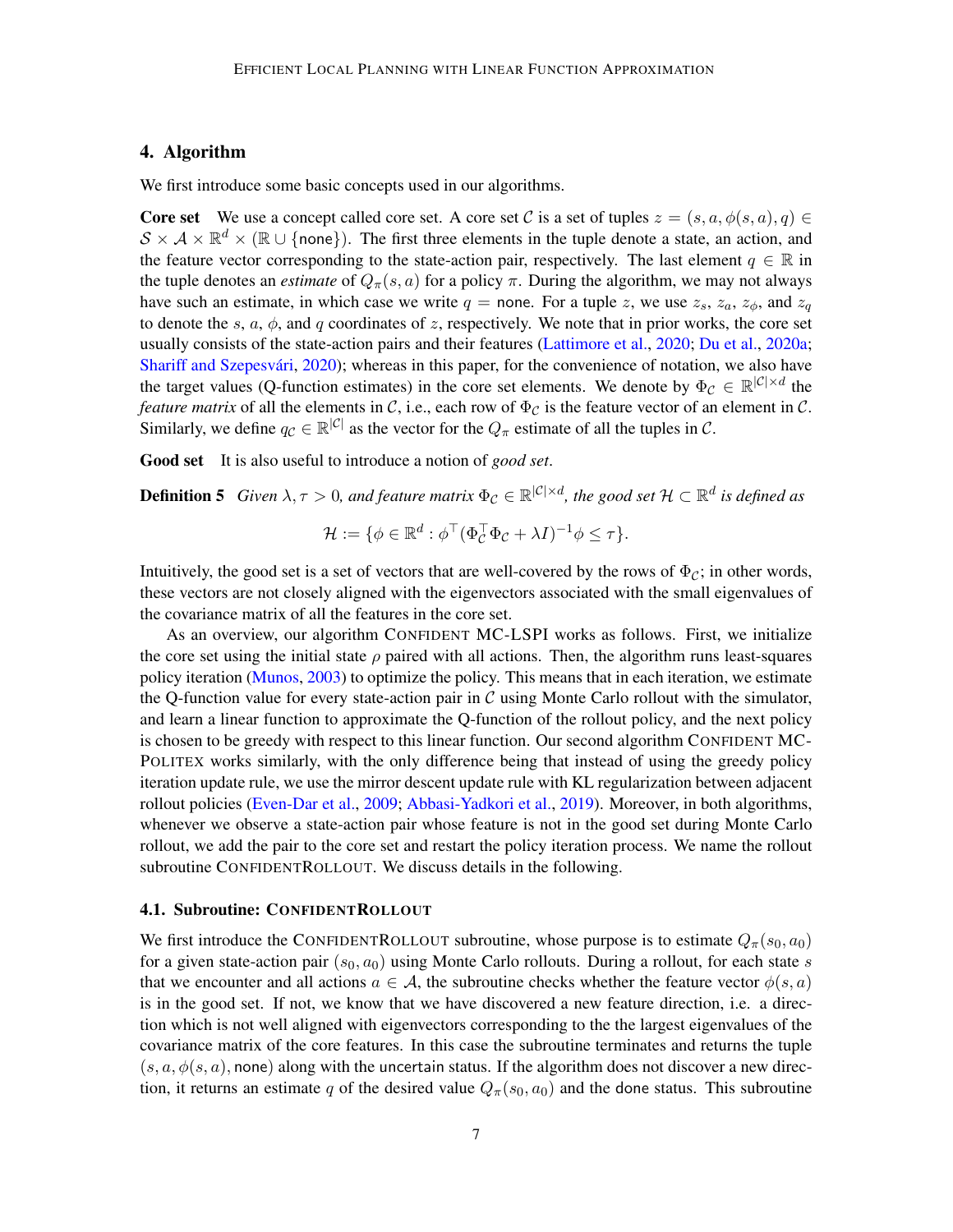is formally presented in Algorithm [1.](#page-7-0) We also note that a similar procedure is used in [Du et al.](#page-13-13) [\(2020b\)](#page-13-13) for a value-iteration-based algorithm.

#### Algorithm 1 CONFIDENTROLLOUT

<span id="page-7-0"></span>1: **Input:** number of rollouts m, length of rollout n, rollout policy  $\pi$ , discount  $\gamma$ , initial state  $s_0$ , initial action  $a_0$ , feature matrix  $\Phi_{\mathcal{C}}$ , regularization coefficient  $\lambda$ , threshold  $\tau$ . 2: for  $i = 1, ..., m$  do 3:  $s_{i,0} \leftarrow s_0, a_{i,0} \leftarrow a_0$ , query the simulator, obtain reward  $r_{i,0} \leftarrow r(s_{i,0}, a_{i,0})$ , and next state  $s_{i,1}$ . 4: **for**  $t = 1, ..., n$  **do** 5: for  $a \in \mathcal{A}$  do 6: Compute feature  $\phi(s_{i,t}, a)$ . 7: **if**  $\phi(s_{i,t}, a)^\top (\Phi_C^\top \Phi_C + \lambda I)^{-1} \phi(s_{i,t}, a) > \tau$  then 8: status ← uncertain, result ←  $(s_{i,t}, a, \phi(s_{i,t}, a),$  none) 9: return status,result 10: end if 11: end for 12: Sample  $a_{i,t} \sim \pi(\cdot|s_{i,t}).$ 13: Query the simulator with  $s_{i,t}$ ,  $a_{i,t}$ , obtain reward  $r_{i,t} \leftarrow r(s_{i,t}, a_{i,t})$ , and next state  $s_{i,t+1}$ . 14: end for 15: end for 16: status  $\leftarrow$  done, result  $\leftarrow \frac{1}{m}\sum_{i=1}^{m}\sum_{t=0}^{n}\gamma^{t}r_{i,t}$ 17: return status, result

## 4.2. Policy iteration

With the subroutine, now we are ready to present our main algorithms. Both of our algorithms maintain a core set C. We first initialize the core set using the initial state  $\rho$  and all actions  $a \in \mathcal{A}$ . More specifically, we check all the feature vectors  $\phi(\rho, a), a \in \mathcal{A}$ . If the feature vector is not in the good set of the current core set, we add the tuple  $\{(\rho, a, \phi(\rho, a), \text{none})\}$  to the core set. Then we start the policy iteration process. Both algorithms start with an arbitrary initial policy  $\pi_0$  and run K iterations. Let  $\pi_{k-1}$  be the rollout policy in the k-th iteration. We try to estimate the stateaction values for the state-action pairs in C under the current policy  $\pi_{k-1}$ , i.e.,  $Q_{\pi_{k-1}}(z_s, z_a)$  for  $z \in \mathcal{C}$ , using CONFIDENTROLLOUT. In this Q-function estimation procedure, we may encounter two scenarios:

(a) If the rollout subroutine always returns the done status with an estimate of the state-action value, once we finish the estimation for all the state-action pairs in  $C$ , we can estimate the Qfunction of  $\pi_{k-1}$  using least squares with input features  $\Phi_{\mathcal{C}}$  and targets  $q_{\mathcal{C}}$  and regularization coefficient  $\lambda$ . Let  $w_k$  be the solution to the least squares problem, i.e.,

<span id="page-7-1"></span>
$$
w_k = (\Phi_C^{\top} \Phi_C + \lambda I)^{-1} \Phi_C^{\top} q_C.
$$
 (1)

Then, for CONFIDENT MC-LSPI, we choose the rollout policy of the next iteration, i.e.,  $\pi_k$ , as the greedy policy with respect to the linear function  $w_k^{\top} \phi(s, a)$ :

$$
\pi_k(a|s) = \mathbb{1}\big(a = \arg\max_{a' \in \mathcal{A}} w_k^\top \phi(s, a')\big). \tag{2}
$$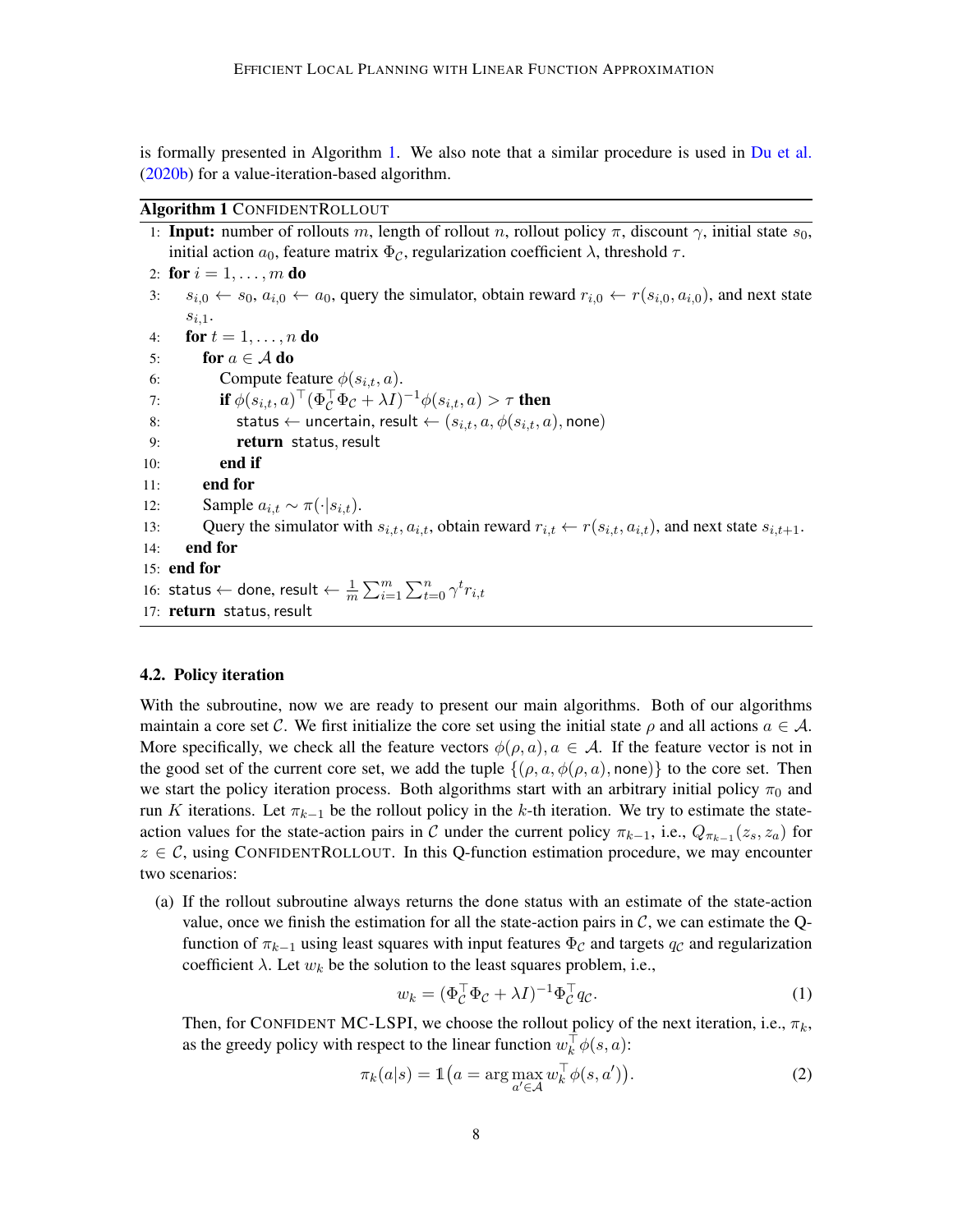For CONFIDENT MC-POLITEX, we construct a truncated Q-function  $Q_{k-1}$  :  $S \times A \mapsto$  $[0,(1-\gamma)^{-1}]$  using linear function with clipping:

$$
Q_{k-1}(s, a) := \Pi_{[0,(1-\gamma)^{-1}]}(w_k^{\top} \phi(s, a)),\tag{3}
$$

where  $\Pi_{[a,b]}(x) := \min\{\max\{x,a\},b\}$ . The rollout policy of the next iteration is then

<span id="page-8-2"></span><span id="page-8-1"></span>
$$
\pi_k(a|s) \propto \exp\left(\alpha \sum_{j=1}^{k-1} Q_j(s, a)\right),\tag{4}
$$

where  $\alpha > 0$  is an algorithm parameter.

(b) It could also happen that the CONFIDENTROLLOUT subroutine returns the uncertain status. In this case, we add the state-action pair with new feature direction found by the subroutine to the core set and restart the policy iteration process with the latest core set.

As a final note, for CONFIDENT MC-LSPI, we output the rollout policy of the last iteration  $\pi_{K-1}$ , whereas for CONFIDENT MC-POLITEX, we output a *mixture policy*  $\overline{\pi}_K$ , which is a policy chosen from  $\{\pi_k\}_{k=0}^{K-1}$  uniformly at random. The reason that this algorithm needs to output a mixture policy is that POLITEX (Szepesvári, [2021\)](#page-14-13) uses the regret analysis of expert learning [\(Cesa-](#page-12-10)[Bianchi and Lugosi,](#page-12-10) [2006\)](#page-12-10), and to obtain a single output policy, we need to use the standard onlineto-batch conversion argument [\(Cesa-Bianchi et al.,](#page-12-4) [2004\)](#page-12-4). Our algorithms are formally presented in Algorithm [2.](#page-8-0) In the next section, we present theoretical guarantees for our algorithms.

#### Algorithm 2 CONFIDENT MC-LSPI / POLITEX

<span id="page-8-0"></span>1: **Input:** initial state  $\rho$ , initial policy  $\pi_0$ , number of iterations K, regularization coefficient  $\lambda$ , threshold  $\tau$ , discount  $\gamma$ , number of rollouts m, length of rollout n, POLITEX parameter  $\alpha$ . 2:  $C \leftarrow \emptyset$  // *Initialize core set.* 3: for  $a \in A$  do 4: if  $C = \emptyset$  or  $\phi(\rho, a)^\top (\Phi_C^\top \Phi_C + \lambda I)^{-1} \phi(\rho, a) > \tau$  then 5:  $\mathcal{C} \leftarrow \mathcal{C} \cup \{(\rho, a, \phi(\rho, a), \text{none})\}$ 6: end if 7: end for 8:  $z_q \leftarrow$  none,  $\forall z \in \mathcal{C}$  // *Policy iteration starts.* (\*) 9: for  $k = 1, ..., K$  do 10: for  $z \in \mathcal{C}$  do 11: status, result ← CONFIDENTROLLOUT $(m, n, \pi_{k-1}, \gamma, z_s, z_a, \Phi_{\mathcal{C}}, \lambda, \tau)$ 12: **if** status = done, then  $z_q \leftarrow$  result; else  $C \leftarrow C \cup \{\text{result}\}\$ and goto line  $(*)$ 13: end for 14:  $w_k \leftarrow (\Phi_{\mathcal{C}}^{\top} \Phi_{\mathcal{C}} + \lambda I)^{-1} \Phi_{\mathcal{C}}^{\top} q_{\mathcal{C}}; Q_{k-1}(s, a) \leftarrow \Pi_{[0, (1-\gamma)^{-1}]} (w_k^{\top} \phi(s, a))$  (POLITEX only) 15:  $\pi_k(a|s) \leftarrow$  $\int 1\!\mathrm{I}(a = \arg \max_{a' \in A} w_k^{\top} \phi(s, a'))$ , LSPI  $\exp\big(\alpha \sum_{j=1}^{k-1}Q_j(s,a)\big)/\sum_{a'\in \mathcal{A}}\exp\big(\alpha \sum_{j=1}^{k-1}Q_j(s,a')\big)$  Politex 16: end for 17: **return**  $w_{K-1}$  for LSPI, or  $\overline{\pi}_K \sim$  Unif{ $\pi_k$ }<sup>K-1</sup> for POLITEX.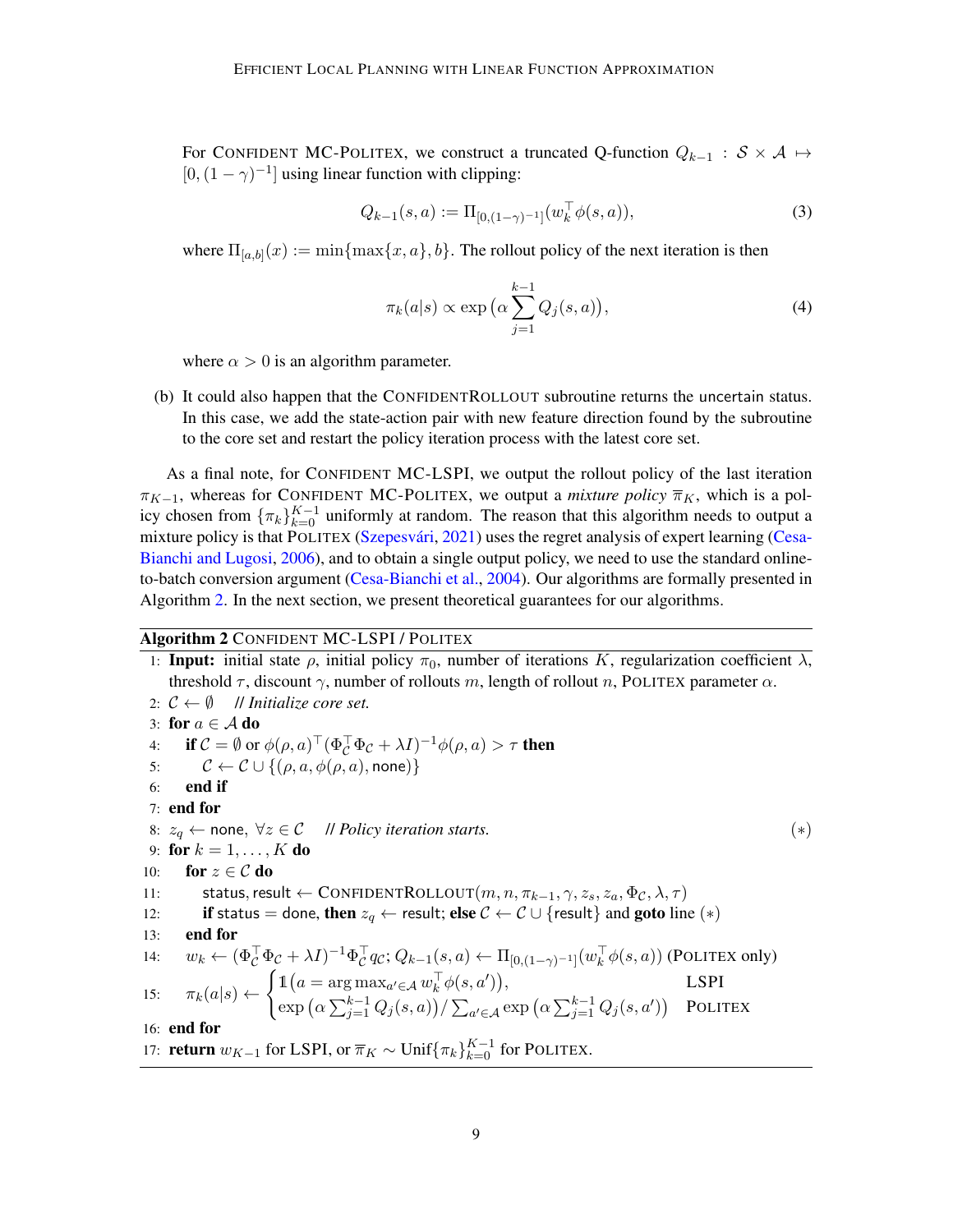### <span id="page-9-0"></span>5. Theoretical guarantees

In this section, we present theoretical guarantees for our algorithms. First, we have the following main result for CONFIDENT MC-LSPI.

<span id="page-9-1"></span>Theorem 6 (Main result for CONFIDENT MC-LSPI) *If Assumption [3](#page-5-0) holds, then for an arbitrarily small*  $\kappa > 0$ , *by choosing*  $\tau = 1$ ,  $\lambda = \frac{\kappa^2(1-\gamma)^4}{1024\kappa^2}$  $\frac{12(1-\gamma)^4}{1024b^2}, \; n = \frac{3}{1-\gamma} \log(\frac{4(1+\log(1+\lambda^{-1})d)}{\kappa(1-\gamma)})$  $\frac{\log(1+\lambda^{-1})a)}{\kappa(1-\gamma)}$ ),  $K = 2 + \frac{2}{1-\gamma} \log(\frac{3}{\kappa(1-\gamma)}), m = 4096 \frac{d(1+\log(1+\lambda^{-1}))}{\kappa^2(1-\gamma)^6}$  $\frac{\log(1+\lambda^{-1})}{\kappa^2(1-\gamma)^6} \log(\frac{8Kd(1+\log(1+\lambda^{-1}))}{δ})$  $\frac{g(1+\lambda^{-1})}{\delta}$ ), we have with proba*bility at least*  $1 - \delta$ *, the policy*  $\pi_{K-1}$  *that* CONFIDENT MC-LSPI *outputs satisfies* 

$$
V^*(\rho) - V_{\pi_{K-1}}(\rho) \le \kappa.
$$

*Moreover, the query and computational costs for the algorithm are*  $\text{poly}(d, \frac{1}{1-\gamma}, \frac{1}{\kappa})$  $\frac{1}{\kappa}, \log(\frac{1}{\delta}), \log(b))$ and  $\operatorname{poly}(d, \frac{1}{1-\gamma}, \frac{1}{\kappa})$  $\frac{1}{\kappa}, |\mathcal{A}|, \log(\frac{1}{\delta}), \log(b)$ *), respectively.* 

*Alternatively, if Assumption [4](#page-5-1) holds, then by choosing*  $\tau = 1$ ,  $\lambda = \frac{\epsilon^2 d}{h^2}$  $\frac{e^{2}d}{b^{2}}, n = \frac{1}{1-\gamma}\log(\frac{1}{\epsilon(1-\gamma)}),$  $K = 2 + \frac{1}{1-\gamma} \log \left( \frac{1}{\epsilon \sqrt{2\pi}} \right)$  $\frac{1}{\epsilon\sqrt{d}}$ ),  $m = \frac{1}{\epsilon^2(1-\epsilon)}$  $\frac{1}{\epsilon^2(1-\gamma)^2} \log(\frac{8Kd(1+\log(1+\lambda^{-1}))}{\delta})$  $\frac{g(1+\lambda^{-1})}{\delta}$ ), we have with probability at least 1 − δ, the policy  $\pi_{K-1}$  *that* CONFIDENT MC-LSPI *outputs satisfies* 

$$
V^*(\rho) - V_{\pi_{K-1}}(\rho) \le \frac{74\epsilon\sqrt{d}}{(1-\gamma)^2} (1 + \log(1 + b^2 \epsilon^{-2} d^{-1})).
$$

*Moreover, the query and computational costs for the algorithm are*  $\text{poly}(d, \frac{1}{1-\gamma}, \frac{1}{\epsilon})$  $\frac{1}{\epsilon}, \log(\frac{1}{\delta}), \log(b))$ and  $\operatorname{poly}(d, \frac{1}{1-\gamma}, \frac{1}{\epsilon})$  $\frac{1}{\epsilon}$ ,  $|\mathcal{A}|$ ,  $\log(\frac{1}{\delta})$ ,  $\log(b)$ ), respectively.

We prove Theorem [6](#page-9-1) in Appendix [B.](#page-16-0) For CONFIDENT MC-POLITEX, since we output a mixture policy, we prove guarantees for the *expected value of the mixture policy*, i.e.,  $V_{\overline{\pi}_K} := \frac{1}{K} \sum_{k=0}^{K-1} V_{\pi_k}$ . We have the following result.

<span id="page-9-2"></span>Theorem 7 (Main result for CONFIDENT MC-POLITEX) *If Assumption [3](#page-5-0) holds, then for an arbitrarily small*  $\kappa > 0$ , by choosing  $\tau = 1$ ,  $\alpha = (1 - \gamma) \sqrt{\frac{2 \log(|\mathcal{A}|)}{K}}$  $\frac{g(|\mathcal{A}|)}{K}, \, \lambda = \frac{\kappa^2(1-\gamma)^2}{256b^2}$  $\frac{2(1-\gamma)^2}{256b^2}$ ,  $K = \frac{32\log(|\mathcal{A}|)}{\kappa^2(1-\gamma)^4}$  $\frac{\kappa^2(1-\gamma)^4}{\kappa^2(1-\gamma)^4},$  $n = \frac{1}{1-\gamma} \log(\frac{32\sqrt{d}(1+\log(1+\lambda^{-1}))}{(1-\gamma)^2 \kappa})$  $\frac{1+\log(1+\lambda^{-1}))}{(1-\gamma)^2\kappa}$ ), and  $m = 1024 \frac{d(1+\log(1+\lambda^{-1}))}{\kappa^2(1-\gamma)^4}$  $\frac{\log(1+\lambda^{-1})}{\kappa^2(1-\gamma)^4} \log(\frac{8Kd(1+\log(1+\lambda^{-1}))}{\delta})$  $\frac{\log(1+\lambda^{-1})}{\delta}$ ), we have with probability at least  $1 - \delta$ , the mixture policy  $\overline{\pi}_K$  that CONFIDENT MC-POLITEX outputs sat*isfies*

$$
V^*(\rho) - V_{\overline{\pi}_K}(\rho) \le \kappa.
$$

*Moreover, the query and computational costs for the algorithm are*  $\text{poly}(d, \frac{1}{1-\gamma}, \frac{1}{\kappa})$  $\frac{1}{\kappa}, \log(\frac{1}{\delta}), \log(b))$ and  $\operatorname{poly}(d, \frac{1}{1-\gamma}, \frac{1}{\kappa})$  $\frac{1}{\kappa}, |\mathcal{A}|, \log(\frac{1}{\delta}), \log(b)$ *), respectively.* 

*Alternatively, if Assumption [4](#page-5-1) holds, then by choosing*  $\tau = 1$ ,  $\alpha = (1 - \gamma) \sqrt{\frac{2 \log(|\mathcal{A}|)}{K}}$  $\frac{g(|\mathcal{A}|)}{K}, \, \lambda = \frac{\epsilon^2 d}{b^2}$  $\frac{d}{b^2}$ ,  $K = \frac{2 \log(|\mathcal{A}|)}{\epsilon^2 d (1 - \gamma)^2}$  $\frac{2\log(|\mathcal{A}|)}{\epsilon^2 d(1-\gamma)^2}$ ,  $n = \frac{1}{1-\gamma} \log(\frac{1}{\epsilon(1-\gamma)})$ , and  $m = \frac{1}{\epsilon^2(1-\gamma)^2}$  $\frac{1}{\epsilon^2(1-\gamma)^2} \log(\frac{8Kd(1+\log(1+\lambda^{-1}))}{\delta})$  $\frac{g(1+\lambda^{-1})}{\delta}$ ), we have with *probability at least*  $1 - \delta$ *, the mixture policy*  $\overline{\pi}_K$  *that* CONFIDENT MC-POLITEX *outputs satisfies* 

$$
V^*(\rho) - V_{\overline{\pi}_K}(\rho) \le \frac{42\epsilon\sqrt{d}}{1-\gamma} (1 + \log(1 + b^2 \epsilon^{-2} b^{-1})).
$$

*Moreover, the query and computational costs for the algorithm are*  $\text{poly}(d, \frac{1}{1-\gamma}, \frac{1}{\epsilon})$  $\frac{1}{\epsilon}, \log(\frac{1}{\delta}), \log(b))$ and  $\operatorname{poly}(d, \frac{1}{1-\gamma}, \frac{1}{\epsilon})$  $\frac{1}{\epsilon}$ ,  $|\mathcal{A}|$ ,  $\log(\frac{1}{\delta})$ ,  $\log(b)$ ), respectively.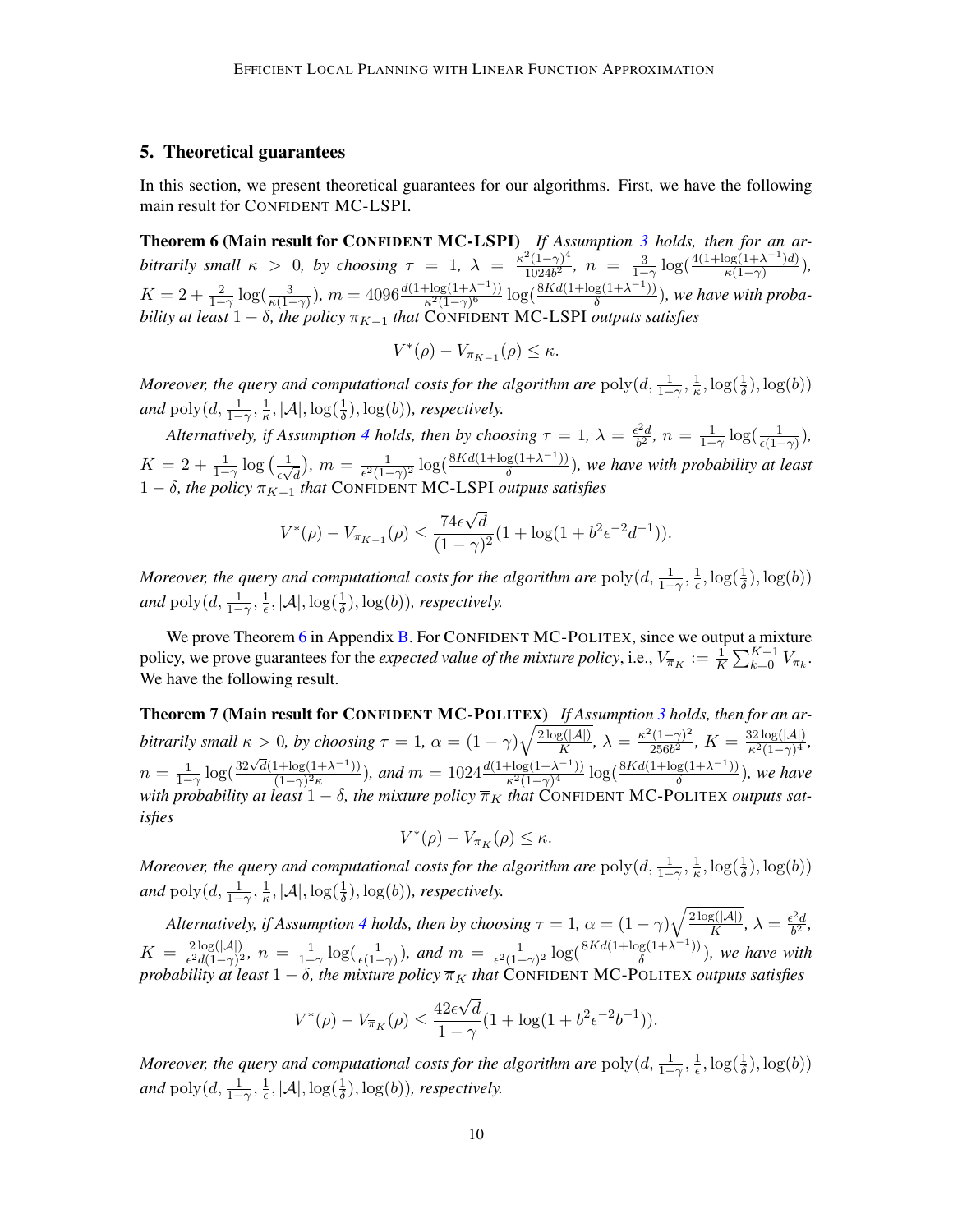We prove Theorem [7](#page-9-2) in Appendix [D.](#page-24-0) Here, we first discuss the query and computational costs of both algorithms and then provide a sketch of our proof.

Query and computational costs In our analysis, we say that we start a new *loop* whenever we start (or restart) the policy iteration process, i.e., going to line  $(*)$  in Algorithm [2.](#page-8-0) By definition, when we start a new loop, the size of the core set  $C$  is increased by 1. First, in Lemma [8](#page-10-0) below, we show that the size of the core set will never exceed  $C_{\text{max}} = \mathcal{O}(d)$ . Therefore, the total number of loops is at most  $C_{\text{max}}$ . In each loop, we run K policy iterations; in each iteration, we run Algorithm [1](#page-7-0) from at most  $C_{\text{max}}$  points from the core set; and each time when we run Algorithm [1,](#page-7-0) we query the simulator at most  $\mathcal{O}(mn)$  times. Thus, for both algorithms, the total number of queries that we make is at most  $C_{\text{max}}^2 Kmn$ . Therefore, using the parameter choice in Theorems [6](#page-9-1) and [7](#page-9-2) and omitting logarithmic factors, we can obtain the query costs of CONFIDENT MC-LSPI and POLITEX in Table [2.](#page-10-1) As we can see, when  $\epsilon = 0$  or  $\epsilon \neq 0$  but  $\epsilon = o(1/\sqrt{d})$  (the regime we care about in this paper), the query cost of CONFIDENT MC-LSPI is lower than POLITEX. As for computational cost, since our policy improvement steps only involve matrix multiplication and matrix inversion, the computational cost is also polynomial in the aforementioned factors. One thing to notice is that during the rollout process, in each step, the agent needs to compute the features of a state paired with all actions, and thus the computational cost linearly depends on  $|\mathcal{A}|$ ; on the contrary the query cost does not depend on  $|\mathcal{A}|$  since in each step the agent only needs to query the simulator with the action sampled according to the policy.

**Sub-optimality** We also note that when Assumption [4](#page-5-1) holds, i.e.,  $\epsilon \neq 0$ , the sub-optimality of the output policy is  $\tilde{\mathcal{O}}(\frac{\epsilon \sqrt{d}}{(1-\alpha)})$  $\frac{\epsilon \sqrt{d}}{(1-\gamma)^2}$ ) for LSPI and  $\tilde{\mathcal{O}}(\frac{\epsilon \sqrt{d}}{1-\gamma})$  for POLITEX. Therefore, in the presence of a model misspecification error, CONFIDENT MC-POLITEX can achieve a better final sub-optimality than CONFIDENT MC-LSPI, although it's query cost is higher.

Table 2: Comparison of CONFIDENT MC-LSPI and POLITEX

<span id="page-10-1"></span>

|                |  | Query ( $\epsilon = 0$ ) Query ( $\epsilon \neq 0$ ) Sub-optimality ( $\epsilon \neq 0$ ) |
|----------------|--|-------------------------------------------------------------------------------------------|
| LSPI           |  | $\ell'$ ) ( $\frac{\epsilon \sqrt{d}}{d}$                                                 |
| <b>POLITEX</b> |  |                                                                                           |

**Proof sketch** We now discuss our proof strategy, focusing on LSPI for simplicity.

**Step 1: Bound the size of the core set** The first step is to show that our algorithm will terminate. This is equivalent to showing that the size of the core set  $C$  will not exceed certain finite quantity, since whenever we receive the uncertain status from CONFIDENTROLLOUT, we increase the size of the core set by 1, go back to line  $(*)$  in Algorithm [2,](#page-8-0) and start a new loop. The following lemma shows that the size of the core set is always bounded, and thus the algorithm will always terminate.

Lemma 8 *Under Assumption [2,](#page-5-2) the size of the core set* C *will not exceed*

<span id="page-10-0"></span>
$$
C_{\max} := \frac{e}{e-1} \frac{1+\tau}{\tau} d\left(\log(1+\frac{1}{\tau}) + \log(1+\frac{1}{\lambda})\right).
$$

This result first appears in [Russo and Van Roy](#page-14-11) [\(2013\)](#page-14-11) as the eluder dimension of linear function class. We present the proof of this lemma in Appendix [A](#page-15-8) for completeness.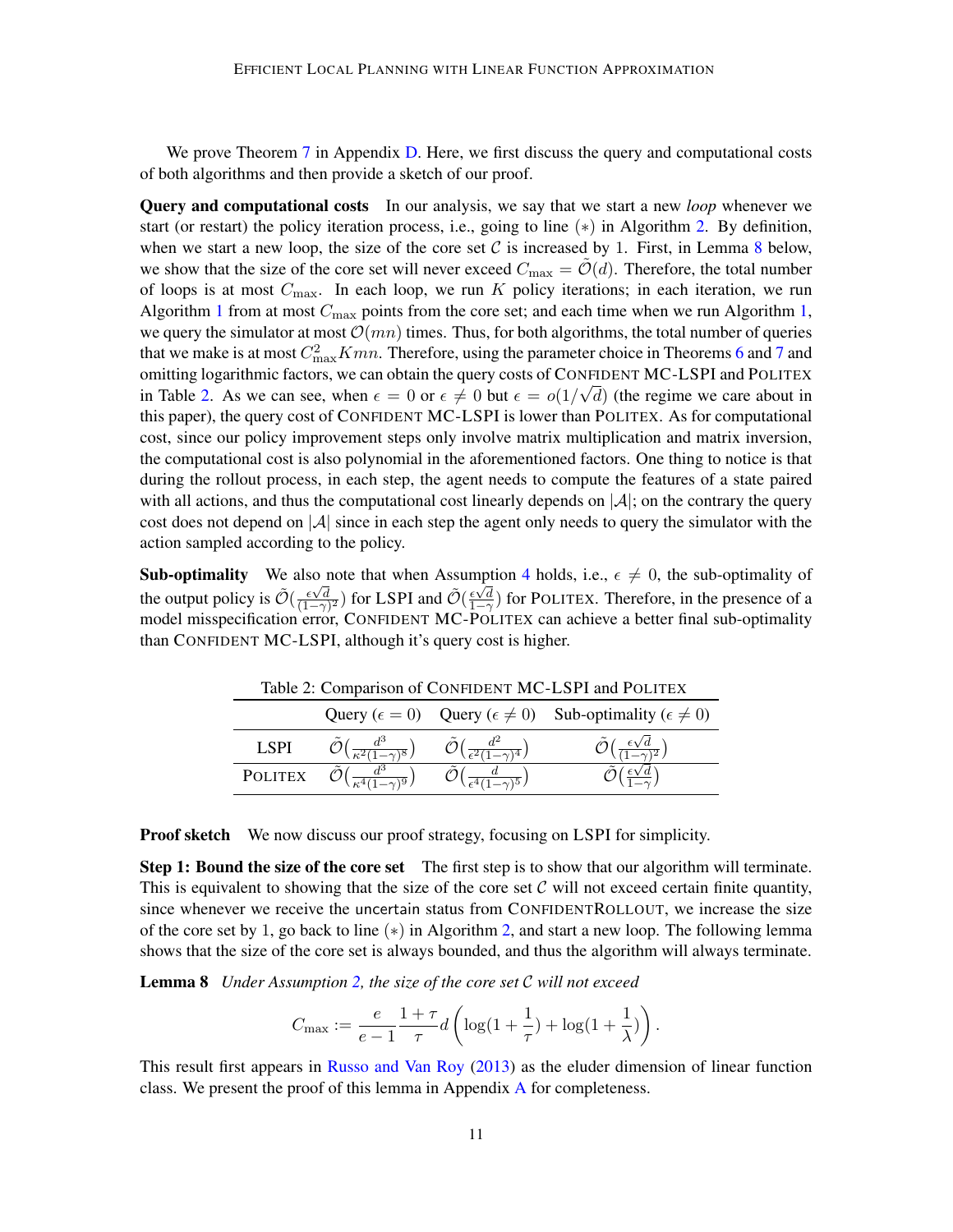Step 2: Virtual policy iteration The next step is to analyze the gap between the value of the optimal policy and the policy  $\pi$  parameterized by the vector  $w_{K-1}$  that the algorithm outputs in the final loop, i.e.,  $V^*(\rho) - V_{\pi_{K-1}}(\rho)$ . For ease of exposition, here we only consider the case of deterministic probability transition kernel P. Our full proof in Appendix [B](#page-16-0) considers general stochastic dynamics.

To analyze our algorithm, we note that for approximate policy iteration (API) algorithms, if in every iteration (say the  $k$ -th iteration), we have an approximate Q-function that is close to the true Q-function of the rollout policy (say  $\pi_{k-1}$ ) in  $\ell_{\infty}$  norm, i.e.,  $||Q_{k-1} - Q_{\pi_{k-1}}||_{\infty} \leq \eta$ , then existing results [\(Munos,](#page-14-2) [2003;](#page-14-2) [Farahmand et al.,](#page-13-4) [2010\)](#page-13-4) ensure that we can learn a good policy if in every iteration we choose the new policy to be greedy with respect to the approximate Qfunction. However, since we only have local access to the simulator, we cannot have such  $\ell_{\infty}$ guarantee. In fact, as we show in the proof, we can only ensure that when  $\phi(s, a)$  is in the good set H, our linear function approximation is accurate, i.e.,  $|Q_{k-1}(s, a) - Q_{\pi_{k-1}}(s, a)| \leq \eta$  where  $Q_{k-1}(s, a) = w_k^{\top} \phi(s, a)$ . To overcome the lack of  $\ell_{\infty}$  guarantee, we introduce the notion of *virtual policy iteration* algorithm. In the virtual algorithm, we start with the same initial policy  $\tilde{\pi}_0 = \pi_0$ . In the k-th iteration of the virtual algorithm, we assume that we have access to the true Q-function of the rollout policy  $\tilde{\pi}_{k-1}$  when  $\phi(s, a) \notin \mathcal{H}$ , and construct

$$
\tilde{Q}_{k-1}(s, a) = \begin{cases} \tilde{w}_k^{\top} \phi(s, a) & \text{if } \phi(s, a) \in \mathcal{H} \\ Q_{\tilde{\pi}_{k-1}}(s, a) & \text{otherwise,} \end{cases}
$$

where  $\tilde{w}_k$  is the linear coefficient that we learn in the virtual algorithm in the same way as in Eq. [\(1\)](#page-7-1). Then  $\tilde{\pi}_k$  is chosen to be greedy with respect to  $\tilde{Q}_{k-1}(s, a)$ . In this way, we can ensure that  $\tilde{Q}_{k-1}(s, a)$  is close to the true Q-function  $Q_{\tilde{\pi}_{k-1}}(s, a)$  in  $\ell_{\infty}$  norm and thus the output policy, say  $\tilde{\pi}_{K-1}$ , of the virtual algorithm is good in the sense that  $V^*(\rho) - V_{\tilde{\pi}_{K-1}}(\rho)$  is small.

To connect the output policy of the virtual algorithm and our actual algorithm, we note that by definition, in the final loop of our algorithm, in any iteration, for any state s that the agent visits in CONFIDENTROLLOUT, and any action  $a \in \mathcal{A}$ , we have that  $\phi(s, a) \in \mathcal{H}$  since the subroutine never returns uncertain status. Further, because the initial state, probability transition kernel, and the policies are all deterministic, we know that the rollout trajectories of the virtual algorithm and our actual algorithm are always the same in the final loop (the virtual algorithm does not get a chance to use the true Q-function  $Q_{\tilde{\pi}_{k-1}}$ ). With rollout length n, we know that when we start with state  $\rho$ , the output of the virtual algorithm  $\tilde{\pi}_{K-1}$  and our actual algorithm  $\pi_{K-1}$  take exactly the same actions for *n* steps, and thus  $|V_{\pi_{K-1}}(\rho) - V_{\tilde{\pi}_{K-1}}(\rho)| \leq \frac{\gamma^{n+1}}{1-\gamma}$  $\frac{\gamma^{n+1}}{1-\gamma}$ , which implies that  $V^*(\rho) - V_{\pi_{K-1}}(\rho)$  is small. To extend this argument to the setting with stochastic transitions, we need to use a coupling argument which we elaborate in the Appendix.

### 6. Conclusion

We propose the CONFIDENT MC-LSPI and CONFIDENT MC-POLITEX algorithms, for local planning with linear function approximation. Under the assumption that the Q-functions of all policies are linear in some features of the state-action pairs, we show that our algorithm is query and computationally efficient. We introduce a novel analysis technique based on a virtual policy iteration algorithm, which can be used to leverage existing guarantees on approximate policy iteration with  $\ell_{\infty}$ -bounded evaluation error. We use this technique to show that our algorithm can learn the opti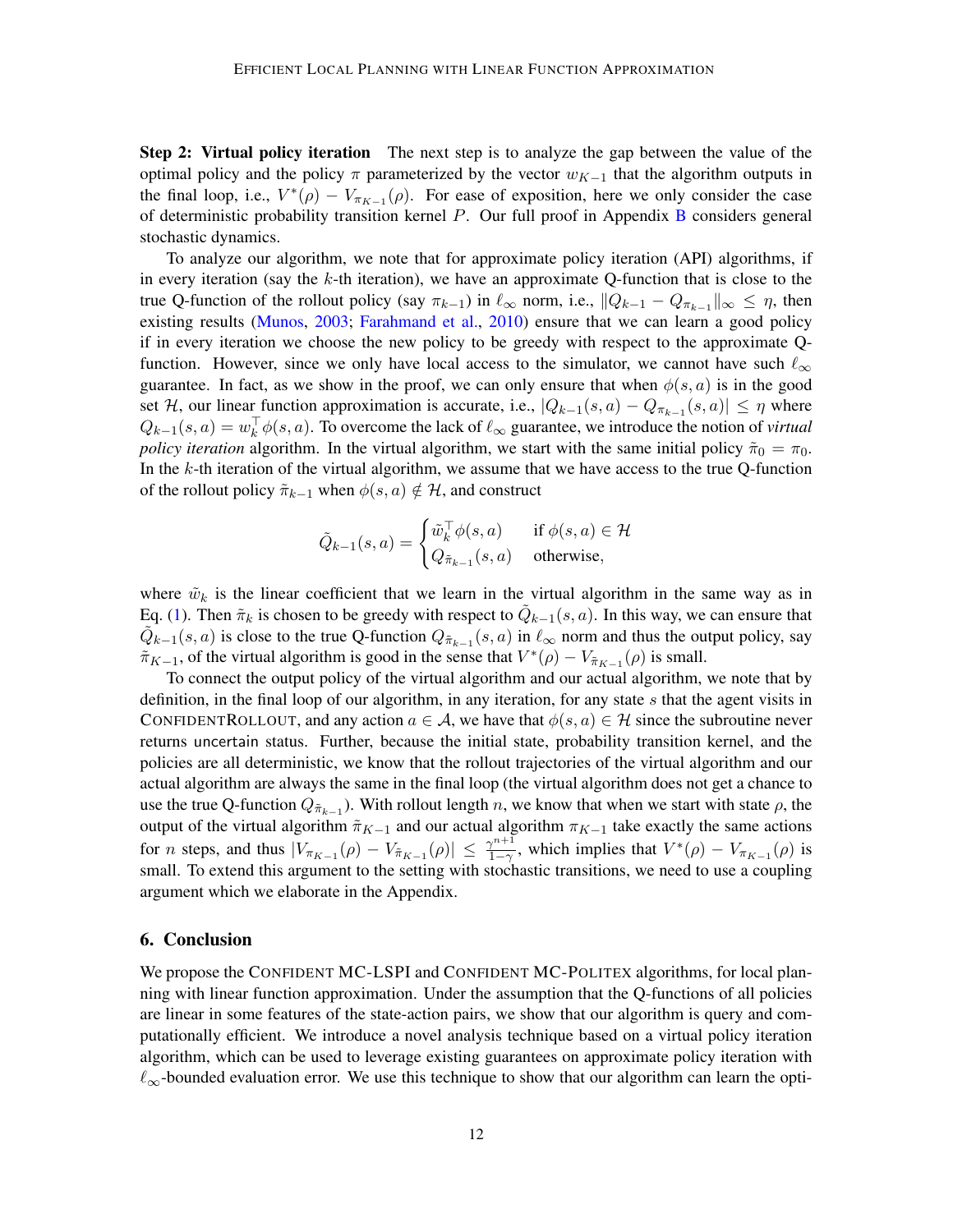mal policy for the given initial state even only with local access to the simulator. Future directions include extending our analysis technique to broader settings.

# Acknowledgments

The authors would like to thank Gellért Weisz for helpful comments.

# References

- <span id="page-12-2"></span>Yasin Abbasi-Yadkori, Peter Bartlett, Kush Bhatia, Nevena Lazic, Csaba Szepesvari, and Gellert ´ Weisz. Politex: Regret bounds for policy iteration using expert prediction. In *International Conference on Machine Learning*, pages 3692–3702. PMLR, 2019.
- <span id="page-12-5"></span>Alekh Agarwal, Mikael Henaff, Sham Kakade, and Wen Sun. PC-PG: Policy cover directed exploration for provable policy gradient learning. *arXiv preprint arXiv:2007.08459*, 2020a.
- <span id="page-12-6"></span>Alekh Agarwal, Sham Kakade, and Lin F Yang. Model-based reinforcement learning with a generative model is minimax optimal. In *Conference on Learning Theory*, pages 67–83. PMLR, 2020b.
- <span id="page-12-1"></span>Baruch Awerbuch and Robert Kleinberg. Online linear optimization and adaptive routing. *Journal of Computer and System Sciences*, 74(1):97–114, 2008.
- <span id="page-12-8"></span>Alex Ayoub, Zeyu Jia, Csaba Szepesvari, Mengdi Wang, and Lin Yang. Model-based reinforcement learning with value-targeted regression. In *International Conference on Machine Learning*, pages 463–474. PMLR, 2020.
- <span id="page-12-7"></span>Mohammad Gheshlaghi Azar, Rémi Munos, and Hilbert J Kappen. Minimax PAC bounds on the sample complexity of reinforcement learning with a generative model. *Machine learning*, 91(3): 325–349, 2013.
- <span id="page-12-3"></span>Qi Cai, Zhuoran Yang, Chi Jin, and Zhaoran Wang. Provably efficient exploration in policy optimization. In *International Conference on Machine Learning*, pages 1283–1294. PMLR, 2020.
- <span id="page-12-10"></span>Nicolo Cesa-Bianchi and Gábor Lugosi. *Prediction, learning, and games*. Cambridge university press, 2006.
- <span id="page-12-4"></span>Nicolo Cesa-Bianchi, Alex Conconi, and Claudio Gentile. On the generalization ability of on-line learning algorithms. *IEEE Transactions on Information Theory*, 50(9):2050–2057, 2004.
- <span id="page-12-9"></span>Simon S Du, Yuping Luo, Ruosong Wang, and Hanrui Zhang. Provably efficient Q-learning with function approximation via distribution shift error checking oracle. *arXiv preprint arXiv:1906.06321*, 2019.
- <span id="page-12-0"></span>Simon S Du, Sham M Kakade, Ruosong Wang, and Lin Yang. Is a good representation sufficient for sample efficient reinforcement learning? In *International Conference on Learning Representations*, 2020a.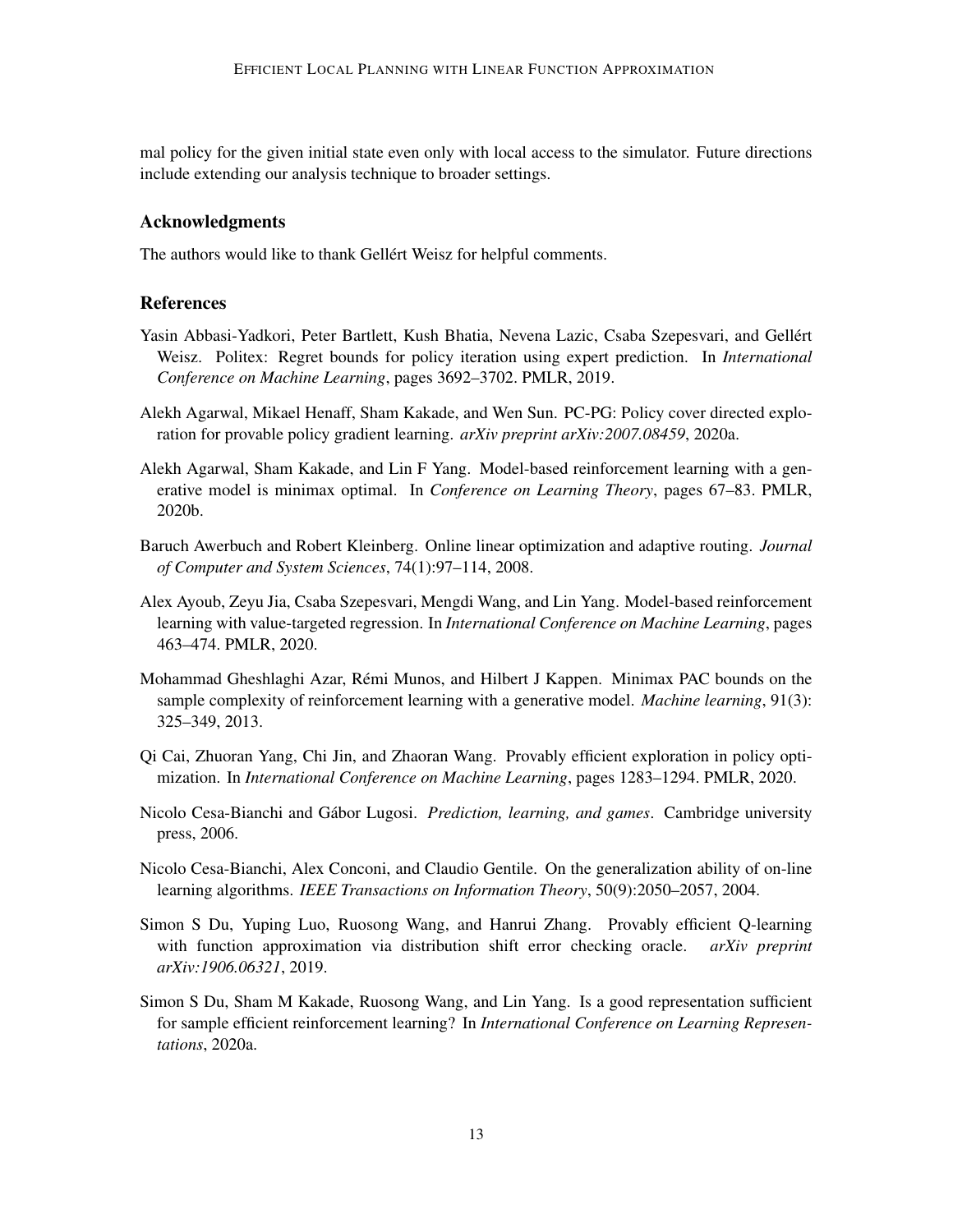- <span id="page-13-13"></span>Simon S Du, Jason D Lee, Gaurav Mahajan, and Ruosong Wang. Agnostic Q-learning with function approximation in deterministic systems: Tight bounds on approximation error and sample complexity. *arXiv preprint arXiv:2002.07125*, 2020b.
- <span id="page-13-8"></span>Simon S Du, Sham M Kakade, Jason D Lee, Shachar Lovett, Gaurav Mahajan, Wen Sun, and Ruosong Wang. Bilinear classes: A structural framework for provable generalization in RL. *arXiv preprint arXiv:2103.10897*, 2021.
- <span id="page-13-6"></span>Adrien Ecoffet, Joost Huizinga, Joel Lehman, Kenneth O Stanley, and Jeff Clune. Go-explore: a new approach for hard-exploration problems. *arXiv preprint arXiv:1901.10995*, 2019.
- <span id="page-13-2"></span>Eyal Even-Dar, Sham M Kakade, and Yishay Mansour. Online Markov decision processes. *Mathematics of Operations Research*, 34(3):726–736, 2009.
- <span id="page-13-4"></span>Amir Massoud Farahmand, Rémi Munos, and Csaba Szepesvári. Error propagation for approximate policy and value iteration. In *Advances in Neural Information Processing Systems*, 2010.
- <span id="page-13-11"></span>Botao Hao, Nevena Lazic, Yasin Abbasi-Yadkori, Pooria Joulani, and Csaba Szepesvári. Adaptive approximate policy iteration. In *International Conference on Artificial Intelligence and Statistics*, pages 523–531. PMLR, 2021.
- <span id="page-13-14"></span>David A Harville. Matrix algebra from a statistician's perspective, 1998.
- <span id="page-13-7"></span>Nan Jiang, Akshay Krishnamurthy, Alekh Agarwal, John Langford, and Robert E Schapire. Contextual decision processes with low Bellman rank are PAC-learnable. In *International Conference on Machine Learning*, pages 1704–1713. PMLR, 2017.
- <span id="page-13-3"></span>Chi Jin, Zhuoran Yang, Zhaoran Wang, and Michael I Jordan. Provably efficient reinforcement learning with linear function approximation. In *Conference on Learning Theory*, pages 2137– 2143. PMLR, 2020.
- <span id="page-13-12"></span>Chi Jin, Qinghua Liu, and Sobhan Miryoosefi. Bellman eluder dimension: New rich classes of RL problems, and sample-efficient algorithms. *arXiv preprint arXiv:2102.00815*, 2021.
- <span id="page-13-0"></span>Sham Machandranath Kakade. *On the sample complexity of reinforcement learning*. University of London, University College London (United Kingdom), 2003.
- <span id="page-13-5"></span>Michael Kearns and Satinder Singh. Finite-sample convergence rates for Q-learning and indirect algorithms. *Advances in Neural Information Processing Systems*, pages 996–1002, 1999.
- <span id="page-13-10"></span>Michael Kearns, Yishay Mansour, and Andrew Y Ng. A sparse sampling algorithm for near-optimal planning in large Markov decision processes. *Machine learning*, 49(2):193–208, 2002.
- <span id="page-13-1"></span>Tor Lattimore, Csaba Szepesvari, and Gellert Weisz. Learning with good feature representations in bandits and in RL with a generative model. In *International Conference on Machine Learning*, pages 5662–5670. PMLR, 2020.
- <span id="page-13-9"></span>Nevena Lazic, Dong Yin, Yasin Abbasi-Yadkori, and Csaba Szepesvari. Improved regret bound and experience replay in regularized policy iteration. *arXiv preprint arXiv:2102.12611*, 2021.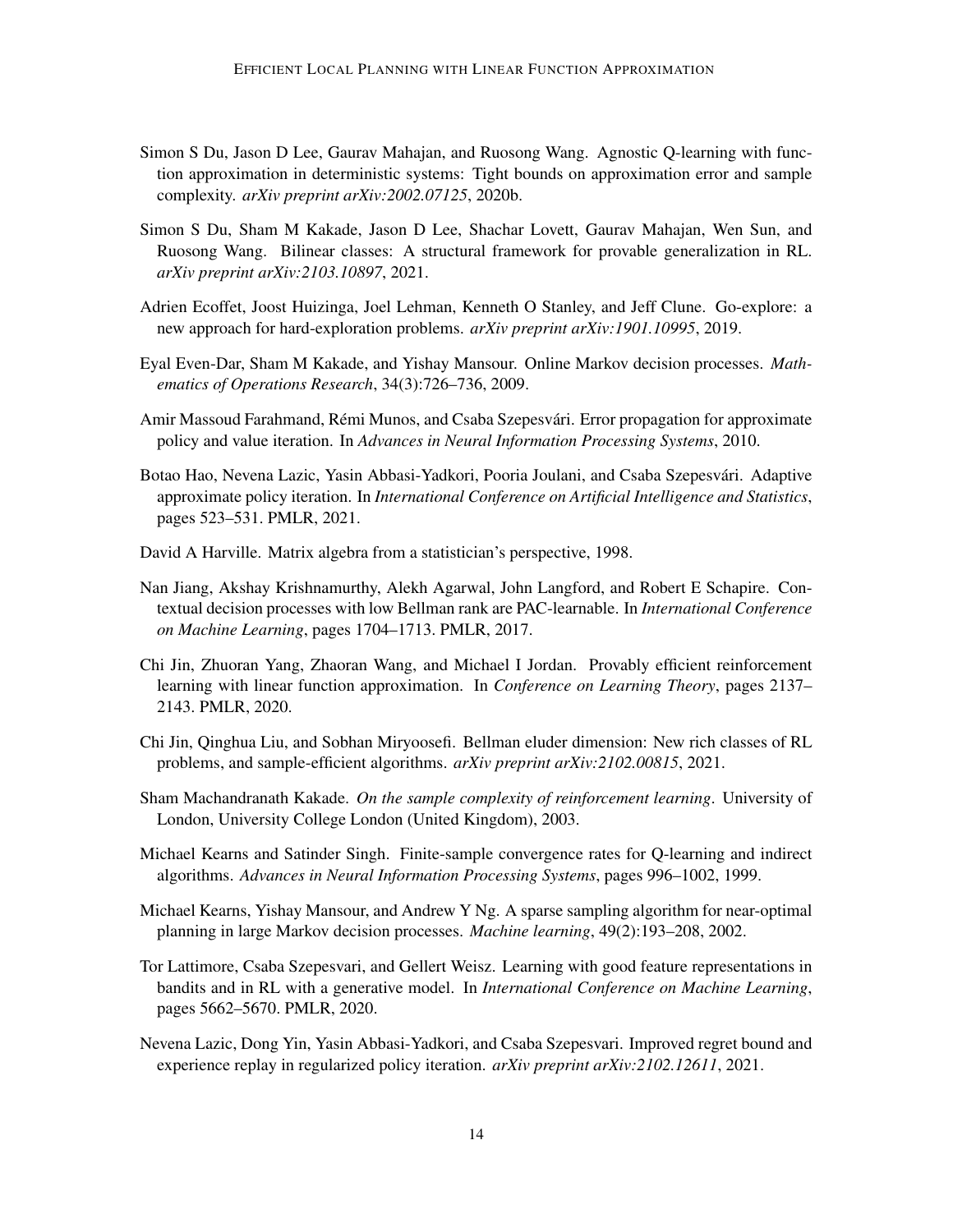- <span id="page-14-8"></span>Gen Li, Yuting Wei, Yuejie Chi, Yuantao Gu, and Yuxin Chen. Breaking the sample size barrier in model-based reinforcement learning with a generative model. *Advances in Neural Information Processing Systems*, 33, 2020.
- <span id="page-14-5"></span>Gen Li, Yuxin Chen, Yuejie Chi, Yuantao Gu, and Yuting Wei. Sample-efficient reinforcement learning is feasible for linearly realizable MDPs with limited revisiting. *arXiv preprint arXiv:2105.08024*, 2021.
- <span id="page-14-2"></span>Rémi Munos. Error bounds for approximate policy iteration. In *International Conference on Machine Learning*, volume 3, pages 560–567, 2003.
- <span id="page-14-10"></span>Remi Munos. From bandits to Monte-Carlo tree search: The optimistic principle applied to opti- ´ mization and planning. *Foundations and Trends in Machine Learning*, 2014.
- <span id="page-14-11"></span>Daniel Russo and Benjamin Van Roy. Eluder dimension and the sample complexity of optimistic exploration. In *Advances in Neural Information Processing Systems*, pages 2256–2264. Citeseer, 2013.
- <span id="page-14-4"></span>Roshan Shariff and Csaba Szepesvári. Efficient planning in large MDPs with weak linear function approximation. *arXiv preprint arXiv:2007.06184*, 2020.
- <span id="page-14-0"></span>Aaron Sidford, Mengdi Wang, Xian Wu, Lin Yang, and Yinyu Ye. Near-optimal time and sample complexities for solving Markov decision processes with a generative model. In *Proceedings of the 32nd International Conference on Neural Information Processing Systems*, pages 5192–5202, 2018.
- <span id="page-14-14"></span>Satinder P Singh and Richard C Yee. An upper bound on the loss from approximate optimal-value functions. *Machine Learning*, 16(3):227–233, 1994.
- <span id="page-14-13"></span>Csaba Szepesvári. RL Theory lecture notes: POLITEX. [https://rltheory.github.io/](https://rltheory.github.io/lecture-notes/planning-in-mdps/lec14/) [lecture-notes/planning-in-mdps/lec14/](https://rltheory.github.io/lecture-notes/planning-in-mdps/lec14/), 2021.
- <span id="page-14-1"></span>Michael J Todd. *Minimum-volume ellipsoids: Theory and algorithms*. SIAM, 2016.
- <span id="page-14-9"></span>Benjamin Van Roy and Shi Dong. Comments on the Du-Kakade-Wang-Yang lower bounds. *arXiv preprint arXiv:1911.07910*, 2019.
- <span id="page-14-12"></span>Yining Wang, Ruosong Wang, Simon S Du, and Akshay Krishnamurthy. Optimism in reinforcement learning with generalized linear function approximation. *arXiv preprint arXiv:1912.04136*, 2019.
- <span id="page-14-7"></span>Yuanhao Wang, Ruosong Wang, and Sham M Kakade. An exponential lower bound for linearlyrealizable MDPs with constant suboptimality gap. *arXiv preprint arXiv:2103.12690*, 2021.
- <span id="page-14-6"></span>Chen-Yu Wei, Mehdi Jafarnia Jahromi, Haipeng Luo, and Rahul Jain. Learning infinite-horizon average-reward MDPs with linear function approximation. In *International Conference on Artificial Intelligence and Statistics*, pages 3007–3015. PMLR, 2021.
- <span id="page-14-3"></span>Gellert Weisz, Philip Amortila, Barnabás Janzer, Yasin Abbasi-Yadkori, Nan Jiang, and Csaba Szepesvári. On query-efficient planning in MDPs under linear realizability of the optimal statevalue function. *arXiv preprint arXiv:2102.02049*, 2021a.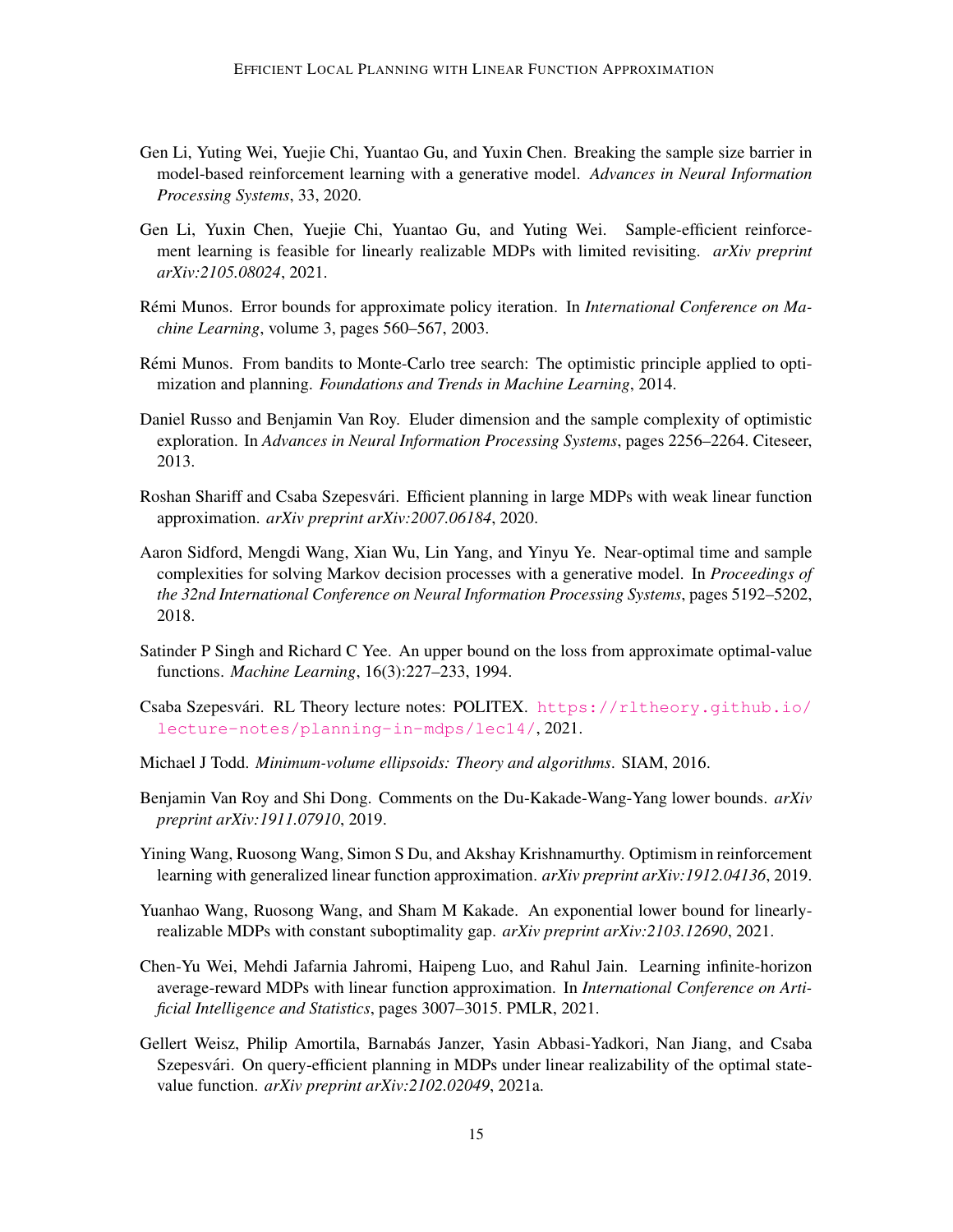- <span id="page-15-1"></span>Gellért Weisz, Philip Amortila, and Csaba Szepesvári. Exponential lower bounds for planning in MDPs with linearly-realizable optimal action-value functions. In *Algorithmic Learning Theory*, pages 1237–1264. PMLR, 2021b.
- <span id="page-15-5"></span>Zheng Wen and Benjamin Van Roy. Efficient exploration and value function generalization in deterministic systems. *Advances in Neural Information Processing Systems*, 26, 2013.
- <span id="page-15-0"></span>Lin Yang and Mengdi Wang. Sample-optimal parametric Q-learning using linearly additive features. In *International Conference on Machine Learning*, pages 6995–7004. PMLR, 2019.
- <span id="page-15-7"></span>Lin Yang and Mengdi Wang. Reinforcement leaning in feature space: Matrix bandit, kernels, and regret bound. *International Conference on Machine Learning*, 2020.
- <span id="page-15-4"></span>Andrea Zanette, Alessandro Lazaric, Mykel J Kochenderfer, and Emma Brunskill. Limiting extrapolation in linear approximate value iteration. *Advances in Neural Information Processing Systems*, 32:5615–5624, 2019.
- <span id="page-15-2"></span>Andrea Zanette, Alessandro Lazaric, Mykel Kochenderfer, and Emma Brunskill. Learning near optimal policies with low inherent Bellman error. In *International Conference on Machine Learning*, pages 10978–10989. PMLR, 2020.
- <span id="page-15-6"></span>Andrea Zanette, Ching-An Cheng, and Alekh Agarwal. Cautiously optimistic policy optimization and exploration with linear function approximation. In *Conference on Learning Theory (COLT)*, 2021.
- <span id="page-15-3"></span>Dongruo Zhou, Jiafan He, and Quanquan Gu. Provably efficient reinforcement learning for discounted MDPs with feature mapping. *arXiv preprint arXiv:2006.13165*, 2020.

### Appendix

#### <span id="page-15-8"></span>Appendix A. Proof of Lemma [8](#page-10-0)

This proof essentially follows the proof of the upper bound for the eluder dimension of a linear function class in [Russo and Van Roy](#page-14-11) [\(2013\)](#page-14-11). We present the proof here for completeness.

We restate the core set construction process in the following way with slightly different notation. We begin with  $\Phi_0 = 0$ . In the t-th step, we have a core set with feature matrix  $\Phi_{t-1} \in \mathbb{R}^{(t-1) \times d}$ . Suppose that we can find  $\phi_t \in \mathbb{R}^d$ ,  $\|\phi_t\|_2 \leq 1$ , such that

<span id="page-15-10"></span><span id="page-15-9"></span>
$$
\phi_t^\top (\Phi_{t-1}^\top \Phi_{t-1} + \lambda I)^{-1} \phi_t > \tau,
$$
\n<sup>(5)</sup>

then we let  $\Phi_t := [\Phi_{t-1}^\top \phi_t]^\top \in \mathbb{R}^{t \times d}$ , i.e., we add a row at the bottom of  $\Phi_{t-1}$ . If we cannot find such  $\phi_t$ , we terminate this process. We define  $\Sigma_t := \Phi_t^\top \Phi_t + \lambda I$ . It is easy to see that  $\Sigma_0 = \lambda I$  and  $\Sigma_t = \Sigma_{t-1} + \phi_t \phi_t^{\top}.$ 

According to matrix determinant lemma [\(Harville,](#page-13-14) [1998\)](#page-13-14), we have

$$
\det(\Sigma_t) = (1 + \phi_t^{\top} \Sigma_{t-1}^{-1} \phi_t) \det(\Sigma_{t-1}) > (1 + \tau) \det(\Sigma_{t-1})
$$
  
>  $\cdots > (1 + \tau)^t \det(\Sigma_0) = (1 + \tau)^t \lambda^d,$  (6)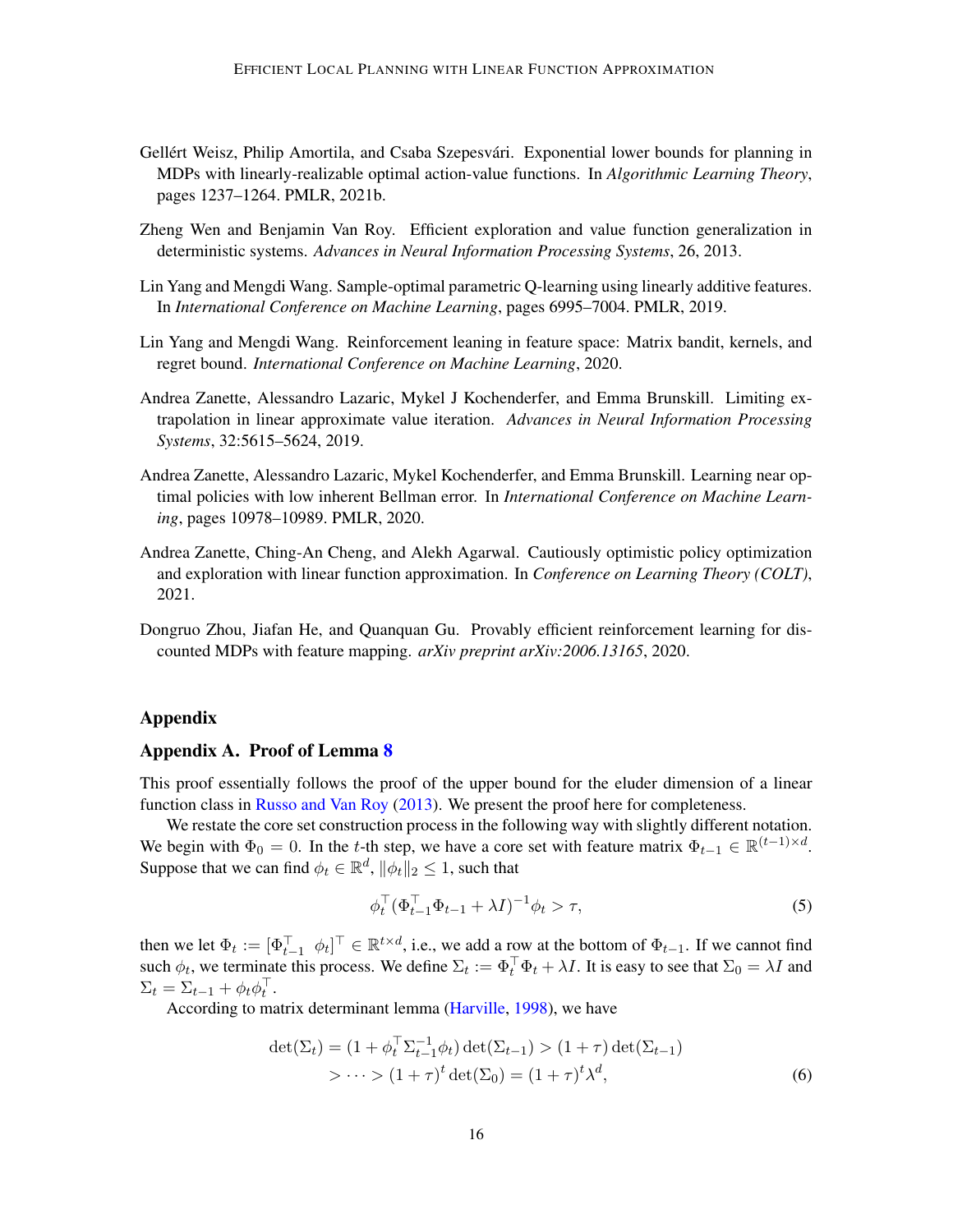where the inequality is due to [\(5\)](#page-15-9). Since  $\det(\Sigma_t)$  is the product of all the eigenvalues of  $\Sigma_t$ , according to the AM-GM inequality, we have

$$
\det(\Sigma_t) \le \left(\frac{\text{tr}(\Sigma_t)}{d}\right)^d = \left(\frac{\text{tr}(\sum_{i=1}^t \phi_i \phi_i^\top) + \text{tr}(\lambda I)}{d}\right)^d \le (\frac{t}{d} + \lambda)^d,\tag{7}
$$

where in the second inequality we use the fact that  $\|\phi_i\|_2 \leq 1$ . Combining [\(6\)](#page-15-10) and [\(7\)](#page-16-1), we know that  $t$  must satisfy

<span id="page-16-1"></span>
$$
(1+\tau)^t\lambda^d < (\frac{t}{d}+\lambda)^d,
$$

which is equivalent to

<span id="page-16-2"></span>
$$
(1+\tau)^{\frac{t}{d}} < \frac{t}{\lambda d} + 1. \tag{8}
$$

We note that if  $t \leq d$ , the result of the size of the core set in Lemma [8](#page-10-0) automatically holds. Thus, we only consider the situation here  $t > d$ . In this case, the condition [\(8\)](#page-16-2) implies

$$
\frac{t}{d} \log(1+\tau) < \log(1+\frac{t}{\lambda d}) < \log(\frac{t}{d}(1+\frac{1}{\lambda})) = \log(\frac{t}{d}) + \log(1+\frac{1}{\lambda}) \\
= \log\left(\frac{t\tau}{d(1+\tau)}\right) + \log(\frac{1+\tau}{\tau}) + \log(1+\frac{1}{\lambda}).\n\tag{9}
$$

Using the fact that for any  $x > 0$ ,  $\log(1+x) > \frac{x}{1+x}$  $\frac{x}{1+x}$ , and that for any  $x > 0$ ,  $\log(x) \leq \frac{x}{e}$  $\frac{x}{e}$ , we obtain

$$
\frac{t\tau}{d(1+\tau)} < \frac{t\tau}{ed(1+\tau)} + \log\left(\frac{1+\tau}{\tau}\right) + \log(1+\frac{1}{\lambda}),\tag{10}
$$

which implies

$$
t < \frac{e}{e-1} \frac{1+\tau}{\tau} d\left(\log(1+\frac{1}{\tau}) + \log(1+\frac{1}{\lambda})\right).
$$

#### <span id="page-16-0"></span>Appendix B. Proof of Theorem [6](#page-9-1)

In this proof, we say that we start a new *loop* whenever we start (or restart) the policy iteration process, i.e., going to line  $(*)$  in Algorithm [2.](#page-8-0) In each loop, we have at most K iterations of policy iteration steps. By definition, we also know that when we start a new loop, the size of the core set  $\mathcal C$  increases by 1 compared with the previous loop. We first introduce the notion of virtual policy iteration algorithm. This virtual algorithm is designed to leverage the existing results on approximate policy iteration with  $\ell_{\infty}$  bounded error in the approximate Q-functions [\(Munos,](#page-14-2) [2003;](#page-14-2) [Farahmand et al.,](#page-13-4) [2010\)](#page-13-4). We first present the details of the virtual algorithm, and then provide performance guarantees for the main algorithm.

### <span id="page-16-3"></span>B.1. Virtual approximate policy iteration with coupling

The virtual policy iteration algorithm is a virtual algorithm that we use for the purpose of proof. It is a version of approximate policy iteration (API) with a simulator. An important factor is that the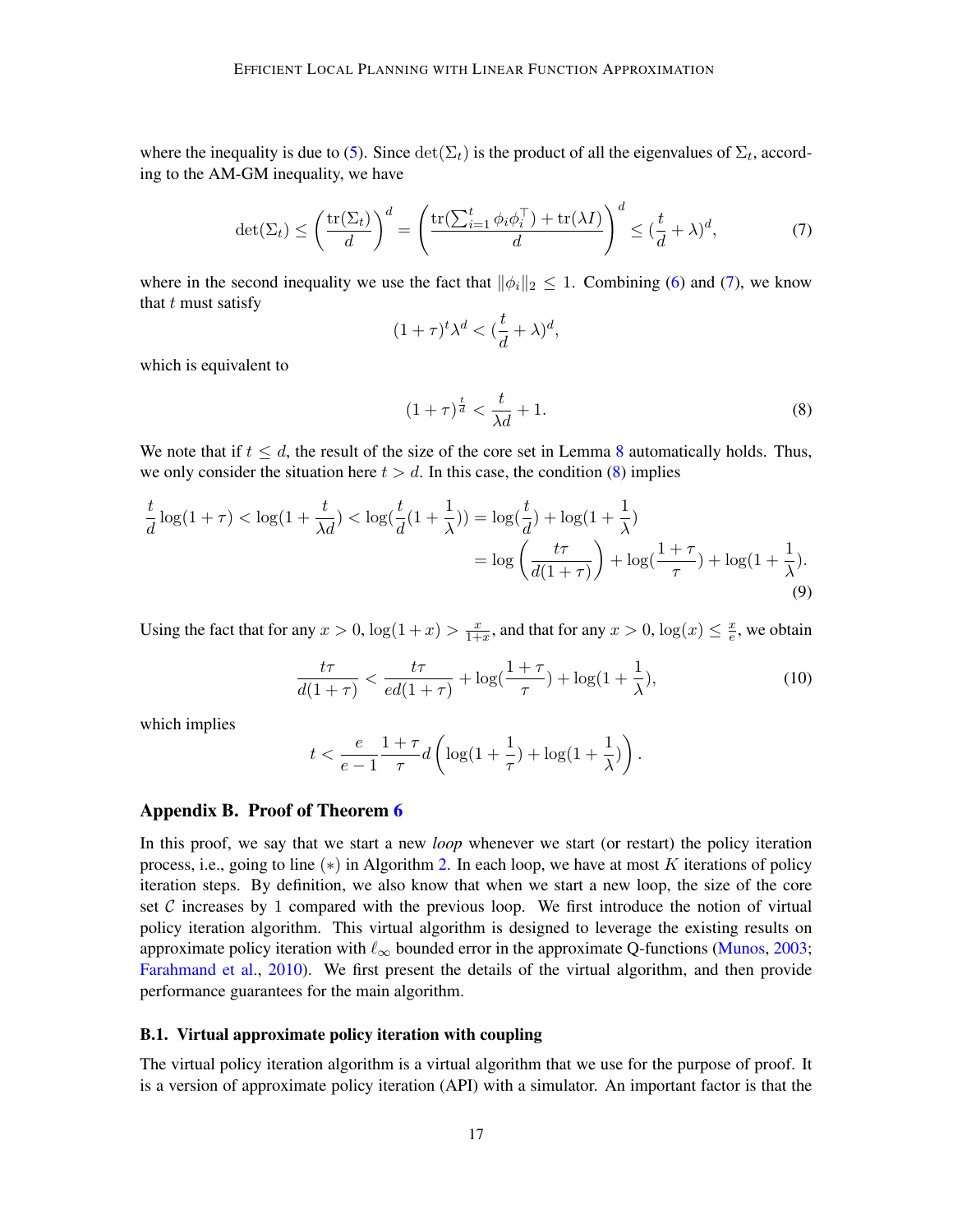simulators of the virtual algorithm and the main algorithm need to be *coupled*, which we explain in this section.

The virtual algorithm is defined as follows. Unlike the main algorithm, the virtual algorithm runs exactly  $C_{\text{max}}$  loops, where  $C_{\text{max}}$  is the upper bound for the size of the core set defined in Lemma [8.](#page-10-0) In the virtual algorithm, we let the initial policy be the same as the main algorithm, i.e.,  $\tilde{\pi}_0 = \pi_0$ . Unlike the main algorithm, the virtual algorithm runs exactly K iterations of policy iteration. In the k-th iteration ( $k \geq 1$ ), the virtual algorithm runs rollouts from each element in the core set C (we will discuss how the virtual algorithm constructs the core set later) with  $\tilde{\pi}_{k-1}$  with a simulator where  $\tilde{\pi}_{k-1}$  is in the form of Eq. [\(13\)](#page-17-0) ( $\tilde{Q}_{k-1}$  will be defined once we present the details of the virtual algorithm).

We now describe the rollout process of the virtual algorithm. We still use a subroutine similar to CONFIDENTROLLOUT. The simulator of the virtual algorithm can still generate samples of next state given a state-action pair according to the probability transition kernel P. The major difference from the main algorithm is that during the rollout process, when we find a state-action pair whose feature is outside of the good set  $H$  (defined in Definition [5\)](#page-6-0), i.e.,  $(s, a)$  such that  $\phi(s, a)^\top (\Phi_C^\top \Phi_C +$  $\lambda I/\phi(s, a) > \tau$ , we do not terminate the subroutine, instead we record this state-action pair along with its feature (we call it the *recorded element*), and then keep running the rollout process using  $\tilde{\pi}_{k-1}$ . Two situations can occur at the end of each loop: 1) We did not record any element, in which case we use the same core set C in the next loop, and 2) We have at least one recorded element in a particular loop, in which case we add the *first* element to the core set and discard any other recorded elements. In other words, in each loop of the virtual algorithm, we find the first state-action pair (if any) whose feature is outside of the good set and add this pair to the core set. Another difference from the main algorithm is that in the virtual algorithm, we do not end the rollout subroutine when we identify an uncertain state-action pair, and as a result, the rollout subroutine in the virtual algorithm *always returns* an estimation of the Q-function.

We now proceed to present the virtual policy iteration process. In the  $k$ -th iteration, the virtual algorithm runs m trajectories of n-step rollout using the policy  $\tilde{\pi}_{k-1}$  from each element  $z \in \mathcal{C}$ , obtains the empirical average of the discounted return  $z<sub>q</sub>$  in the same way as in Algorithm [1.](#page-7-0) Then we concatenate them, obtain the vector  $\tilde{q}_c$ , and compute

<span id="page-17-2"></span><span id="page-17-1"></span>
$$
\tilde{w}_k = (\Phi_C^{\top} \Phi_C + \lambda I)^{-1} \Phi_C^{\top} \tilde{q}_C.
$$
\n(11)

We use the notion of good set H defined in Definition [5,](#page-6-0) and define the *virtual Q-function* as follows:

$$
\tilde{Q}_{k-1}(s,a) := \begin{cases} \tilde{w}_k^\top \phi(s,a), & \phi(s,a) \in \mathcal{H}, \\ Q_{\tilde{\pi}_{k-1}}(s,a), & \phi(s,a) \notin \mathcal{H}, \end{cases}
$$
\n(12)

by assuming the access to the true Q-function  $Q_{\tilde{\pi}_{k-1}}(s, a)$ . The next policy  $\tilde{\pi}_k$  is defined as the greedy policy with respect to  $\tilde{Q}_{k-1}(s, a)$ , i.e.,

<span id="page-17-0"></span>
$$
\tilde{\pi}_k(a|s) = \mathbb{1}\left(a = \arg\max_{a' \in \mathcal{A}} \tilde{Q}_{k-1}(s, a'))\right). \tag{13}
$$

Recall that for the main algorithm, once we learn the parameter vector  $w_k$ , the next policy  $\pi_k$  is greedy with respect to the linear function  $w_k^{\top} \phi(s, a)$ , i.e.,

$$
\pi_k(a|s) = \mathbb{1}\left(a = \arg\max_{a' \in \mathcal{A}} w_k^{\top} \phi(s, a'))\right).
$$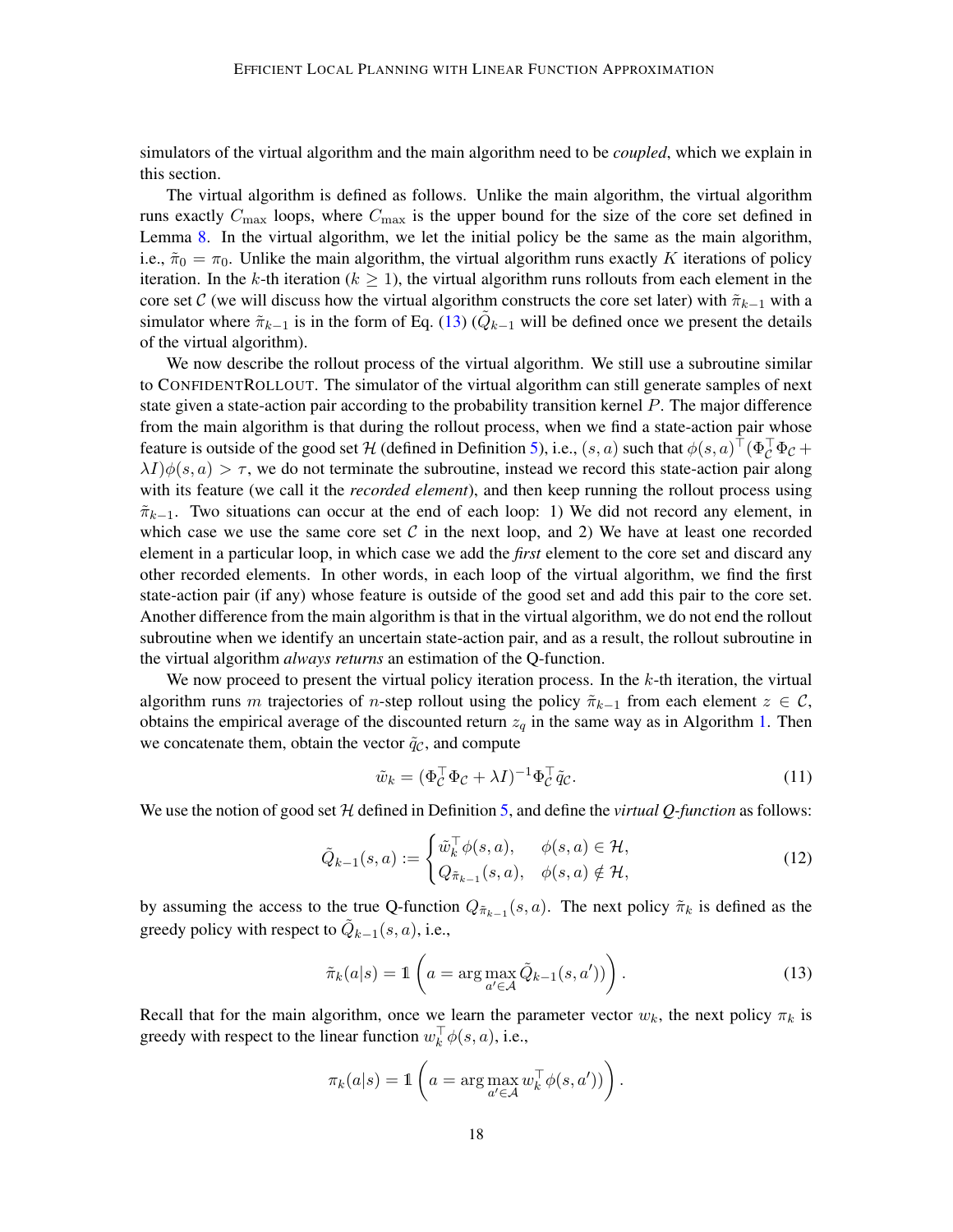For comparison, the key difference is that when we observe a feature vector  $\phi(s, a)$  that is not in the good set  $H$ , our actual algorithm terminates the rollout and returns the state-action pair with the new direction, whereas the virtual algorithm uses the true Q-function of the state-action pair.

Coupling The major remaining issue now is how the main algorithm is connected to the virtual algorithm. We describe this connection with a coupling argument. In a particular loop, for any positive integer N, when the virtual algorithm makes its N-th query in the k-th iteration to the virtual simulator with a state-action pair, say  $(s_{virtual}, a_{virtual})$ , if the main algorithm has not returned due to encountering an uncertain state-action pair, we assume that at the same time the main algorithm also makes its N-th query to the simulator, with a state-action pair, say  $(s_{\text{main}}, a_{\text{main}})$ . We let the two simulators be *coupled*: When they are queried with the same pair, i.e.,  $(s_{\text{main}}, a_{\text{main}}) = (s_{\text{virtual}}, a_{\text{virtual}})$ , the next states that they return are also the same. In other words, the simulator for the main algorithm samples  $s'_{\text{main}} \sim P(\cdot | s_{\text{main}}, a_{\text{main}})$ , and the virtual algorithm samples  $s'_{\text{virtual}} \sim P(\cdot | s_{\text{virtual}}, a_{\text{virtual}})$ , and  $s'_{\text{main}}$  and  $s'_{\text{virtual}}$  satisfy the joint distribution such that  $\mathbb{P}\left(s'_{\text{main}}=s'_{\text{virtual}}\right)=1$ . In the cases where  $(s_{\text{main}}, a_{\text{main}}) \neq (s_{\text{virtual}}, a_{\text{virtual}})$  or the main algorithm has already returned due to the discovery of a new feature direction, the virtual algorithm samples from  $P$  independently from the main algorithm. Note that this setup guarantees that both the virtual algorithm and the main algorithm have valid simulators which can sample from the same probability transition kernel P.

There are a few direct consequences of this coupling design. First, since the virtual and main algorithms start with the same initial core set elements (constructed using the initial state), we know that in any loop, when starting from the same core set element  $z$ , both algorithms will have *exactly the same rollout trajectories* until the main algorithm identifies an uncertain state-action pair and returns. This is due to the coupling of the simulators and the fact that within the good set  $H$ , the policies for the main algorithm and the virtual algorithm take the same action. Later, we will discuss this point more in Lemma [13.](#page-21-0) Second, the core set elements that the virtual and main algorithms use are exactly the same for any loop. This is because when the main algorithm identifies an uncertain state-action pair, it adds it to the core set and start a new loop, and the virtual algorithm also only adds the *first recorded element* to the core set. Since the simulators are the coupled, the first uncertain state-action pair that they encounter will be the same, meaning that both algorithms always add the same element to the core set, until the main algorithm finishes its final loop. We note that the core set elements on our algorithm are stored as ordered list so the virtual and main algorithm always run rollouts with the same ordering of the core set elements. Another observation is that while the virtual algorithm has a deterministic number of loops  $C_{\text{max}}$ , the total number of loops that the main algorithms may run is a random variable whose value cannot exceed  $C_{\text{max}}$ .

The next steps of the proof are the following:

• We show that in each loop, with high probability, the virtual algorithm proceeds as an approximate policy iteration algorithm with a bounded  $\ell_{\infty}$  error in the approximate Q-function. Thus the virtual algorithm produces a good policy at the end of each loop. Then, since by Lemma [8,](#page-10-0) we have at most

<span id="page-18-0"></span>
$$
C_{\max} := \frac{e}{e-1} \frac{1+\tau}{\tau} d\left(\log(1+\frac{1}{\tau}) + \log(1+\frac{1}{\lambda})\right)
$$
(14)

loops, with a union bound, we know that with high probability, the virtual algorithm produces a good policy in all the loops.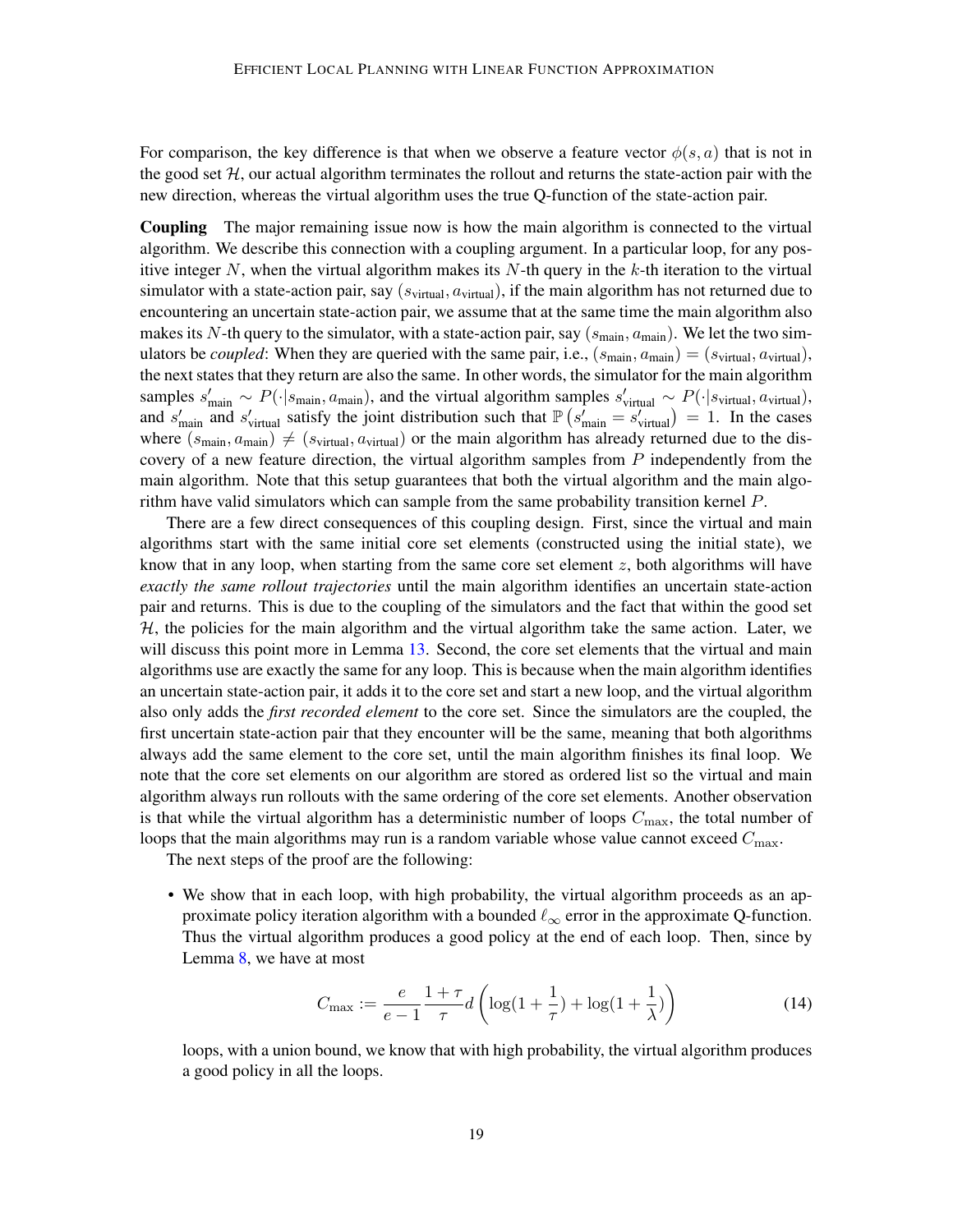• We show that due to the coupling argument, the output parameter vector in the main and the virtual algorithms, i.e.,  $w_{K-1}$  and  $\tilde{w}_{K-1}$  in the final loop are the same. This leads to the conclusion that with the same initial state  $\rho$ , the value of the outputs of the main algorithm and the virtual algorithm are close, and thus the main algorithm also outputs a good policy.

We prove these two points in Sections **[B.2](#page-19-0)** and **B.3**, respectively.

#### <span id="page-19-0"></span>B.2. Analysis of the virtual algorithm

Throughout this section, we will consider a fixed loop of the virtual algorithm, say the  $\ell$ -th loop. We assume that at the beginning of this loop, the virtual algorithm has a core set  $\mathcal{C}_\ell$ . Notice that  $\mathcal{C}_\ell$ is a random variable that only depends on the filtration of the first  $\ell - 1$  loops. In this section, we will first condition on the filtration of all the first  $\ell - 1$  loops and only consider the filtration of the  $\ell$ -th loop. Thus we will first treat  $\mathcal{C}_{\ell}$  as a deterministic quantity. For simplicity, we write  $\mathcal{C} := \mathcal{C}_{\ell}$ .

Consider the k-th iteration of a particular loop of the virtual algorithm with core set  $C$ . We would like to bound  $\|\tilde{Q}_{k-1} - Q_{\tilde{\pi}_{k-1}}\|_{\infty}$ . First, we have the following lemma for the accuracy of the Q-function for any element in the core set. To simplify notation, in this lemma, we omit the subscript and use  $\pi$  to denote a policy that we run rollout with in an arbitrary iteration of the virtual algorithm.

**Lemma 9** Let  $\pi$  be a policy that we run rollout with in an iteration of the virtual algorithm. Then, *for any element*  $z \in \mathcal{C}$  *and any*  $\theta > 0$ , we have with probability at least  $1 - 2 \exp(-2\theta^2(1 - \gamma)^2 m)$ ,

<span id="page-19-2"></span>
$$
|z_q - Q_\pi(z_s, z_a)| \le \frac{\gamma^{n+1}}{1 - \gamma} + \theta.
$$
\n(15)

**Proof** By the definition of  $Q_{\pi}(z_s, z_a)$ :

$$
Q_{\pi}(z_s, z_a) = \mathbb{E}_{s_{t+1} \sim P(\cdot | s_t, a_t), a_{t+1} \sim \pi(\cdot | s_{t+1})} \left[ \sum_{t=0}^{\infty} \gamma^t r(s_t, a_t) \mid s_0 = z_s, a_0 = z_a \right],
$$

and define the n-step truncated Q-function:

$$
Q_{\pi}^{n}(z_{s}, z_{a}) = \mathbb{E}_{s_{t+1} \sim P(\cdot | s_{t}, a_{t}), a_{t+1} \sim \pi(\cdot | s_{t+1})} \left[ \sum_{t=0}^{n} \gamma^{t} r(s_{t}, a_{t}) | s_{0} = z_{s}, a_{0} = z_{a} \right].
$$

Then we have  $|Q_{\pi}^n(s, a) - Q_{\pi}(s, a)| \leq \frac{\gamma^{n+1}}{1-\gamma}$  $\frac{\gamma^{n+1}}{1-\gamma}$ . Moreover, the Q-function estimate  $z_q$  is an average of m independent and unbiased estimates of  $Q_{\pi}^{n}(s, a)$ , which are all bounded in  $[0, 1/(1 - \gamma)]$ . By Hoeffding's inequality we have with probability at least  $1 - 2 \exp(-2\theta^2(1 - \gamma)^2 m)$ ,  $|z_q - z|$  $|Q_{\pi}^n(s,a)| \leq \theta$ , which completes the proof.

By a union bound over the  $|C|$  elements in the core set, we know that

$$
\mathbb{P}\left(\forall\ z \in \mathcal{C}, |z_q - Q_{\tilde{\pi}_{k-1}}(z_s, z_a)| \le \frac{\gamma^{n+1}}{1-\gamma} + \theta\right) \ge 1 - 2C_{\text{max}}\exp(-2\theta^2(1-\gamma)^2m). \tag{16}
$$

<span id="page-19-1"></span>The following lemma provides a bound on  $|\tilde{Q}_{k-1}(s, a) - Q_{\tilde{\pi}_{k-1}}(s, a)|, \forall (s, a)$  such that  $\phi(s, a) \in$ H.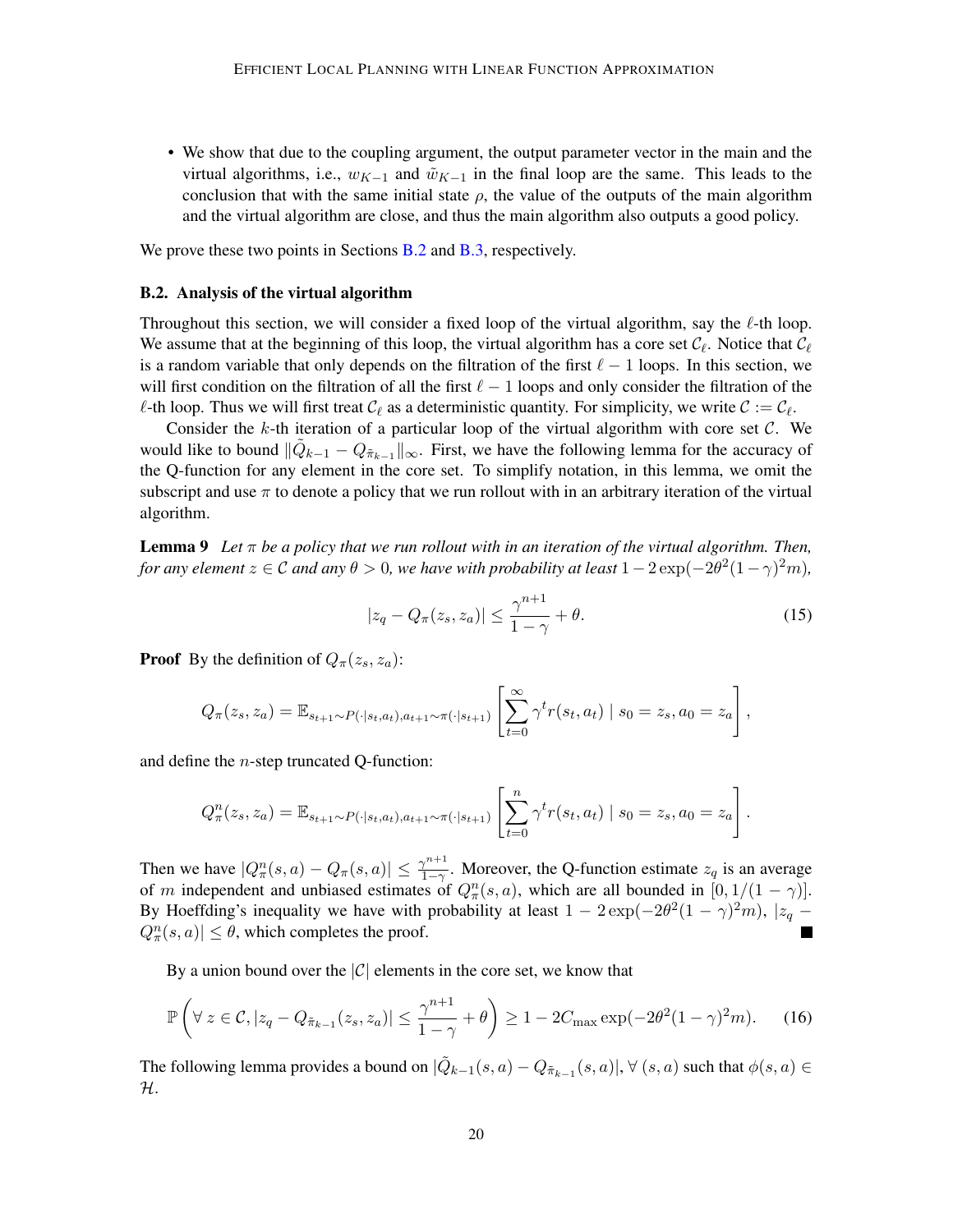Lemma 10 *Suppose that Assumption [4](#page-5-1) holds. Then, with probability at least*

$$
1 - 2C_{\text{max}} \exp(-2\theta^2 (1 - \gamma)^2 m),
$$

*for any*  $(s, a)$  *pair such that*  $\phi(s, a) \in \mathcal{H}$ *, we have* 

$$
|\tilde{Q}_{k-1}(s,a) - Q_{\tilde{\pi}_{k-1}}(s,a)| \le b\sqrt{\lambda\tau} + \left(\epsilon + \frac{\gamma^{n+1}}{1-\gamma} + \theta\right)\sqrt{\tau C_{\max}} + \epsilon := \eta. \tag{17}
$$

We prove this lemma in Appendix [C.](#page-23-0) Since when  $\phi(s, a) \notin \mathcal{H}$ ,  $\tilde{Q}_{k-1}(s, a) = Q_{\tilde{\pi}_{k-1}}(s, a)$ , we know that  $\|\tilde{Q}_{k-1}(s, a) - Q_{\tilde{\pi}_{k-1}}(s, a)\|_{\infty} \leq \eta$ . With another union bound over the K iterations, we know that with probability at least

$$
1 - 2KC_{\text{max}} \exp(-2\theta^2 (1 - \gamma)^2 m),
$$

the virtual algorithm is an approximate policy iteration algorithm with  $\ell_{\infty}$  bound  $\eta$  for the approximation error on the Q-functions. We use the following results for API, which is a direct consequence of the results in [Munos](#page-14-2) [\(2003\)](#page-14-2); [Farahmand et al.](#page-13-4) [\(2010\)](#page-13-4), and is also stated in [Lattimore et al.](#page-13-1) [\(2020\)](#page-13-1).

Lemma 11 *Suppose that we run* K *approximate policy iterations and generate a sequence of policies*  $\pi_0, \pi_1, \ldots, \pi_K$ . Suppose that for every  $k = 1, 2, \ldots, K$ , in the k-th iteration, we obtain a function  $\tilde{Q}_{k-1}$  such that,  $\|\tilde{Q}_{k-1} - Q_{\pi_{k-1}}\|_\infty \leq \eta$ , and choose  $\pi_k$  to be greedy with respect to  $\tilde{Q}_{k-1}.$ *Then*

$$
||Q^* - Q_{\pi_K}||_{\infty} \le \frac{2\eta}{1-\gamma} + \frac{\gamma^K}{1-\gamma}
$$

According to Lemma [11,](#page-20-0)

$$
||Q^* - Q_{\tilde{\pi}_{K-2}}||_{\infty} \le \frac{2\eta}{1-\gamma} + \frac{\gamma^{K-2}}{1-\gamma}.
$$
\n(18)

<span id="page-20-2"></span><span id="page-20-1"></span><span id="page-20-0"></span>.

Then, since  $||Q_{\tilde{\pi}_{K-2}} - \tilde{Q}_{K-2}||_{\infty} \leq \eta$ , we know that

$$
||Q^* - \tilde{Q}_{K-2}||_{\infty} \le \frac{3\eta}{1-\gamma} + \frac{\gamma^{K-2}}{1-\gamma}.
$$
 (19)

The following lemma translates the gap in Q-functions to the gap in value.

Lemma 12 *[\(Singh and Yee,](#page-14-14) [1994\)](#page-14-14) Let* π *be greedy with respect to a function* Q*. Then for any state* s*,*

$$
V^*(s) - V_{\pi}(s) \le \frac{2}{1 - \gamma} \|Q^* - Q\|_{\infty}.
$$

Since  $\tilde{\pi}_{K-1}$  is greedy with respect to  $\tilde{Q}_{K-2}$ , we know that

$$
V^*(\rho) - V_{\tilde{\pi}_{K-1}}(\rho) \le \frac{6\eta}{(1-\gamma)^2} + \frac{2\gamma^{K-2}}{(1-\gamma)^2}.
$$
 (20)

We notice that this result is obtained by conditioning on all the previous  $\ell-1$  loops and only consider the filtration of the  $\ell$ -th loop. More specifically, given any core set  $\mathcal{C}_{\ell}$  at the beginning of the  $\ell$ -th loop, we have

$$
\mathbb{P}\left(V^*(\rho) - V_{\tilde{\pi}_{K-1}}(\rho) \le \frac{6\eta}{(1-\gamma)^2} + \frac{2\gamma^{K-2}}{(1-\gamma)^2} \left| \right| \mathcal{C}_{\ell}\right) \ge 1 - 2KC_{\max} \exp(-2\theta^2 (1-\gamma)^2 m).
$$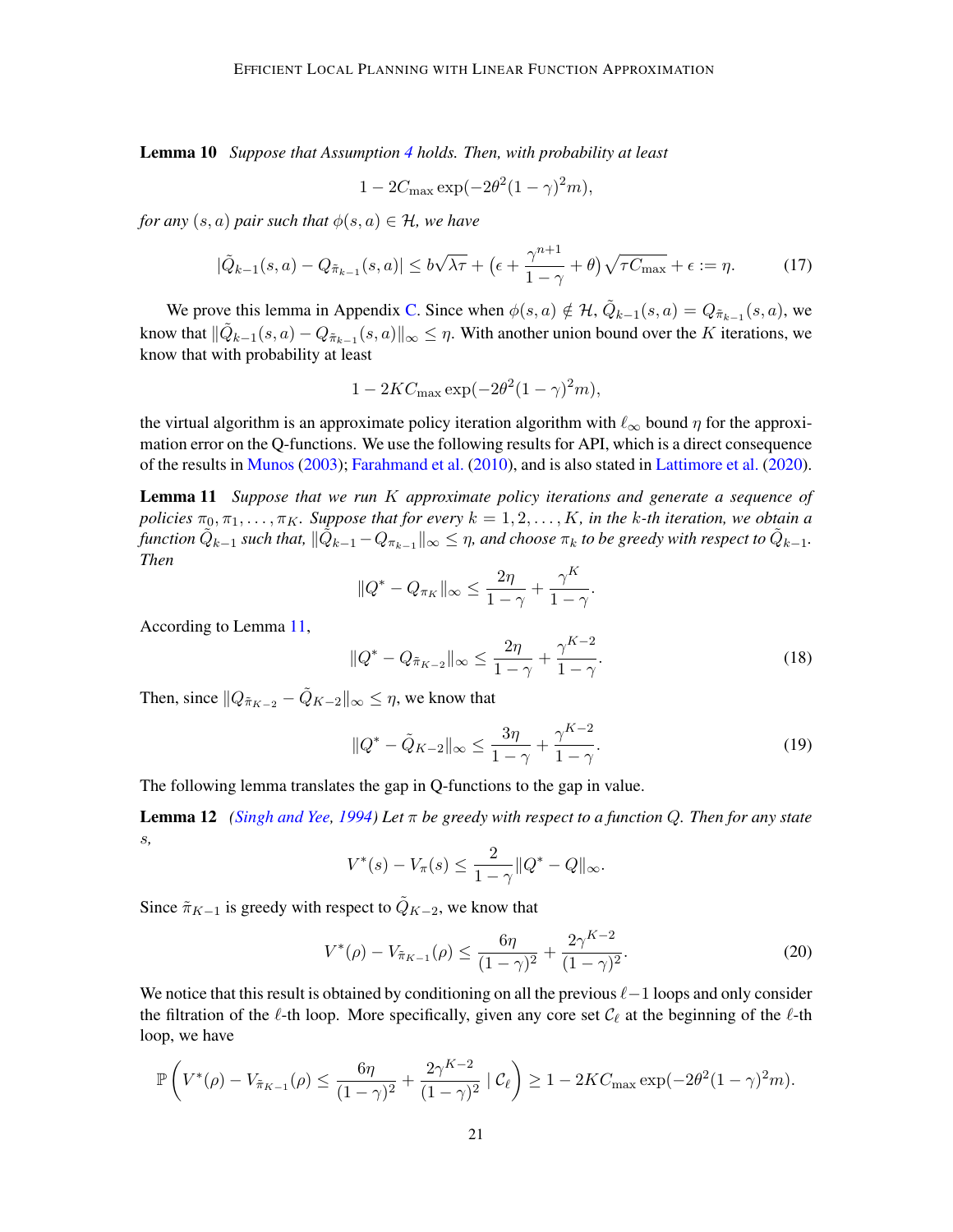By law of total probability we have

$$
\mathbb{P}\left(V^*(\rho) - V_{\tilde{\pi}_{K-1}}(\rho) \le \frac{6\eta}{(1-\gamma)^2} + \frac{2\gamma^{K-2}}{(1-\gamma)^2}\right)
$$
\n
$$
= \sum_{\mathcal{C}_{\ell}} \mathbb{P}\left(V^*(\rho) - V_{\tilde{\pi}_{K-1}}(\rho) \le \frac{6\eta}{(1-\gamma)^2} + \frac{2\gamma^{K-2}}{(1-\gamma)^2} \mid \mathcal{C}_{\ell}\right) \mathbb{P}\left(\mathcal{C}_{\ell}\right)
$$
\n
$$
\ge 1 - 2KC_{\text{max}} \exp(-2\theta^2 (1-\gamma)^2 m) \sum_{\mathcal{C}_{\ell}} \mathbb{P}\left(\mathcal{C}_{\ell}\right)
$$
\n
$$
= 1 - 2KC_{\text{max}} \exp(-2\theta^2 (1-\gamma)^2 m).
$$

With another union bound over the  $C_{\text{max}}$  loops of the virtual algorithm, we know that with probability at least

<span id="page-21-0"></span>
$$
1 - 2KC_{\text{max}}^2 \exp(-2\theta^2 (1 - \gamma)^2 m), \tag{21}
$$

Eq. [\(20\)](#page-20-1) holds for all the loops. We call this event  $\mathcal{E}_1$  in the following.

#### <span id="page-21-1"></span>B.3. Analysis of the main algorithm

We now move to the analysis of the main algorithm. Throughout this section, when we mention the *final loop*, we mean the final loop of the *main algorithm*, which may not be the final loop of the virtual algorithm. We have the following result.

Lemma 13 *In the final loop of the main algorithm, all the rollout trajectories in the virtual algorithm are exactly the same as those in the main algorithm, and therefore*  $w_k = \tilde{w}_k$  *for all*  $1 \leq k \leq K$ .

**Proof** We notice that since we only consider the final loop, in any iteration, for any state s in all the rollout trajectories in the main algorithm, and all action  $a \in \mathcal{A}$ ,  $\phi(s, a) \in \mathcal{H}$ . In the first iteration, since  $\pi_0 = \tilde{\pi}_0$ , and the simulators are coupled, we know that all the rollout trajectories are the same between the main algorithm and the virtual algorithm, and as a result, all the Q-function estimates are the same, and thus  $w_1 = \tilde{w}_1$ . If we have  $w_k = \tilde{w}_k$ , we know that by the definition in [\(12\)](#page-17-1), the policies  $\pi_k$  and  $\tilde{\pi}_k$  always take the same action given s if for all  $a \in A$ ,  $\phi(s, a) \in \mathcal{H}$ . Again using the fact that the simulators are coupled, the rollout trajectories by  $\pi_k$  and  $\tilde{\pi}_k$  are also the same between the main algorithm and the virtual algorithm, and thus  $w_{k+1} = \tilde{w}_{k+1}$ . L.

Since  $\|\phi(s, a)\|_2 \leq 1$  for all s, a, we can verify that if we set  $\tau \geq 1$ , then after adding a stateaction pair s, a to the core set, then its feature vector  $\phi(s, a)$  stays in the good set H. Recall that in the core set initialization stage of Algorithm [2,](#page-8-0) if for an action  $a \in \mathcal{A}$ ,  $\phi(\rho, a)$  is not in H, we add  $\rho, a$  to C. Thus, after the core set initialization stage, we have  $\phi(\rho, a) \in \mathcal{H}$  for all a. Thus  $\pi_{K-1}(\rho) = \tilde{\pi}_{K-1}(\rho) := a_{\rho}$ . Moreover, according to Lemma [10,](#page-19-1) we also know that when  $\mathcal{E}_1$ happens,

<span id="page-21-2"></span>
$$
|V_{\tilde{\pi}_{K-1}}(\rho) - \tilde{w}_K^{\top} \phi(\rho, a_{\rho})| = |Q_{\tilde{\pi}_{K-1}}(\rho, a_{\rho}) - \tilde{w}_K^{\top} \phi(\rho, a_{\rho})| \leq \eta.
$$
 (22)

In the following, we bound the difference of the values of the output policy of the main algorithm  $\pi_{K-1}$  and the output policy of the virtual algorithm  $\tilde{\pi}_{K-1}$  in the final loop of the main algorithm,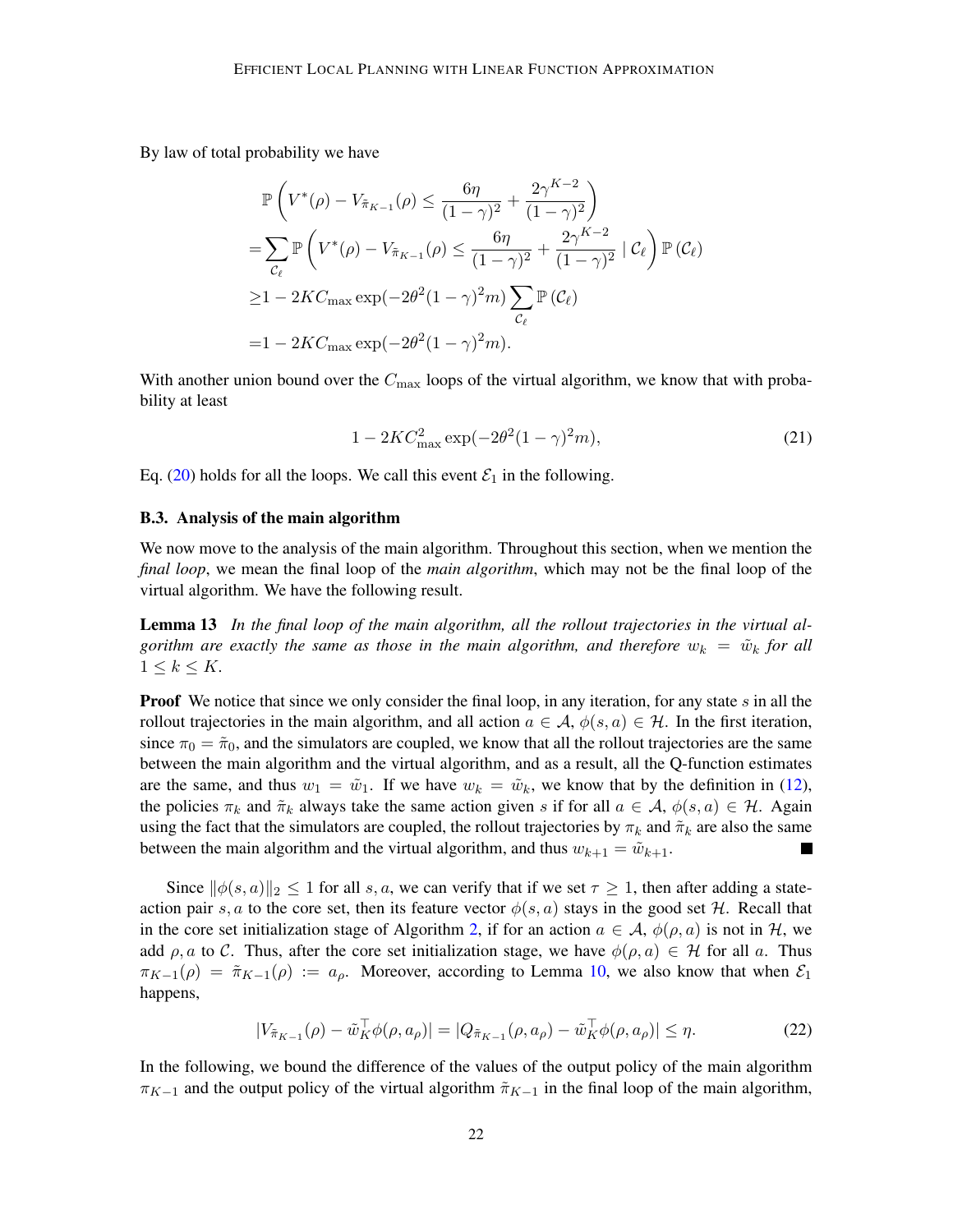i.e.,  $|V_{\pi_{K-1}}(\rho) - V_{\pi_{K-1}}(\rho)|$ . To do this, we use another auxiliary virtual policy iteration algorithm, which we call *virtual-2* in the following. Virtual-2 is similar to the virtual policy iteration algorithm in Appendix [B.1.](#page-16-3) The simulator of virtual-2 is coupled with the virtual algorithm, and virtual-2 also uses the same initial policy  $\hat{\pi}_0 := \pi_0$  as the main algorithm. Virtual-2 also uses Monte-Carlo rollouts with the simulator and obtains the estimated Q-function values  $\hat{q}_C$ , and the linear regression coefficients are computed in the same way as [\(11\)](#page-17-2), i.e.,  $\hat{w}_k = (\Phi_C^{\top} \Phi_C + \lambda I)^{-1} \Phi_C^{\top} \hat{q}_C$ . The virtual-2 algorithm also conducts uncertainty check in the rollout subroutine. Similar to the virtual algorithm, when it identifies an uncertain state-action pair, it records the pair and keeps running the rollout process. At the end of each loop, the virtual-2 algorithm still adds the first recorded element to the core set and discard other recorded elements. The *only difference* is that in virtual-2, we choose the virtual Q-function to be  $\hat{Q}_{k-1}(s, a) := \hat{w}_k^{\top} \phi(s, a)$  for all  $(s, a) \in S \times A$ . Using the same arguments in Appendix [B.2,](#page-19-0) we know that with probability at least  $1 - 2KC_{\text{max}}^2 \exp(-2\theta^2(1-\gamma)^2m)$ , for all the loops and all the policy iteration steps in every loop, we have  $|\hat{Q}_{k-1}(s, a) - Q_{\hat{\pi}_{k-1}}(s, a)| \leq \eta$ for all  $(s, a)$  such that  $\phi(s, a) \in \mathcal{H}$ . We call this event  $\mathcal{E}_2$ . Since the simulators of virtual-2 is also coupled with that of the main algorithm, by the same argument as in Lemma [13,](#page-21-0) we know that in the last iteration of the final loop of the main algorithm, we have  $\hat{\pi}_{K-1} = \pi_{K-1}$  and  $\hat{w}_K = w_K$ . We also know that when event  $\mathcal{E}_2$  happens, in the last iteration of the all the loops of virtual-2,

<span id="page-22-0"></span>
$$
|V_{\hat{\pi}_{K-1}}(\rho) - \hat{w}_K^{\top} \phi(\rho, a_{\rho})| \le \eta.
$$
\n
$$
(23)
$$

Therefore, when both events  $\mathcal{E}_1$  and  $\mathcal{E}_2$  happen, combining [\(22\)](#page-21-2) and [\(23\)](#page-22-0), and using the fact that  $\tilde{w}_K = w_K = \hat{w}_K$ , we know that

$$
|V_{\pi_{K-1}}(\rho) - V_{\tilde{\pi}_{K-1}}(\rho)| = |V_{\tilde{\pi}_{K-1}}(\rho) - V_{\tilde{\pi}_{K-1}}(\rho)|
$$
  
\n
$$
\leq |V_{\hat{\pi}_{K-1}}(\rho) - \hat{w}_K^{\top} \phi(\rho, a_{\rho})| + |\hat{w}_K^{\top} \phi(\rho, a_{\rho}) - \tilde{w}_K^{\top} \phi(\rho, a_{\rho})| + |\tilde{w}_K^{\top} \phi(\rho, a_{\rho}) - V_{\tilde{\pi}_{K-1}}(\rho)|
$$
  
\n
$$
\leq \eta + 0 + \eta = 2\eta.
$$

Combining this fact with [\(20\)](#page-20-1) and using union bound, we know that with probability at least

<span id="page-22-2"></span><span id="page-22-1"></span>
$$
1 - 4KC_{\text{max}}^2 \exp(-2\theta^2 (1 - \gamma)^2 m),\tag{24}
$$

with  $C_{\text{max}}$  defined as in [\(14\)](#page-18-0), we have

$$
V^*(\rho) - V_{\pi_{K-1}}(\rho) \le \frac{8\eta}{(1-\gamma)^2} + \frac{2\gamma^{K-2}}{(1-\gamma)^2}.
$$
 (25)

Finally, we choose the appropriate parameters. Note that we would like to ensure that the success probability in Eq. [\(24\)](#page-22-1) is at least  $1 - \delta$  and at the same time, the sub-optimality (right hand side of Eq. [\(25\)](#page-22-2)) to be as small as possible. Suppose that Assumption [3](#page-5-0) holds, i.e,  $\epsilon = 0$  in [\(17\)](#page-20-2). It can be verified that by choosing  $\tau = 1$ ,  $\lambda = \frac{\kappa^2 (1 - \gamma)^4}{1024\hbar^2}$  $\frac{12(1-\gamma)^4}{1024b^2}$ ,  $n = \frac{3}{1-\gamma} \log(\frac{4(1+\log(1+\lambda^{-1})d)}{\kappa(1-\gamma)})$  $\frac{\log(1+\lambda^{-1})a)}{\kappa(1-\gamma)}$ ),  $\theta =$  $\frac{\kappa(1-\gamma)^2}{64\sqrt{d(1+\log(1+\lambda^{-1}))}}, K = 2+\frac{2}{1-\gamma}\log(\frac{3}{\kappa(1-\gamma)}), m = 4096\frac{d(1+\log(1+\lambda^{-1}))}{\kappa^2(1-\gamma)^6}$  $\frac{\log(1+\lambda^{-1})}{\kappa^2(1-\gamma)^6} \log(\frac{8Kd(1+\log(1+\lambda^{-1}))}{\delta})$  $\frac{18(1+\lambda^{-1})}{\delta}$ ), we can ensure that the error probability is at most  $1 - \delta$  and  $V^*(\rho) - V_{\pi_{K-1}}(\rho) \leq \kappa$ . Suppose that Assumption [4](#page-5-1) holds. It can be verified that by choosing  $\tau = 1$ ,  $\lambda = \frac{\epsilon^2 d}{h^2}$  $\frac{e^{2}d}{b^{2}}, n = \frac{1}{1-\gamma}\log(\frac{1}{\epsilon(1-\gamma)}),$  $\theta = \epsilon, K = 2 + \frac{1}{1-\gamma} \log \left( \frac{1}{\epsilon \sqrt{2\pi}} \right)$  $\frac{1}{\epsilon\sqrt{d}}$ ),  $m = \frac{1}{\epsilon^2(1-\epsilon)}$  $\frac{1}{\epsilon^2(1-\gamma)^2} \log(\frac{8Kd(1+\log(1+\lambda^{-1}))}{\delta})$  $\frac{g(1+\lambda^{-1})}{\delta}$ , we can ensure that with probability at least  $1 - \delta$ , √

$$
V^*(\rho) - V_{\pi_{K-1}}(\rho) \le \frac{74\epsilon\sqrt{d}}{(1-\gamma)^2} (1 + \log(1+\lambda^{-1})).
$$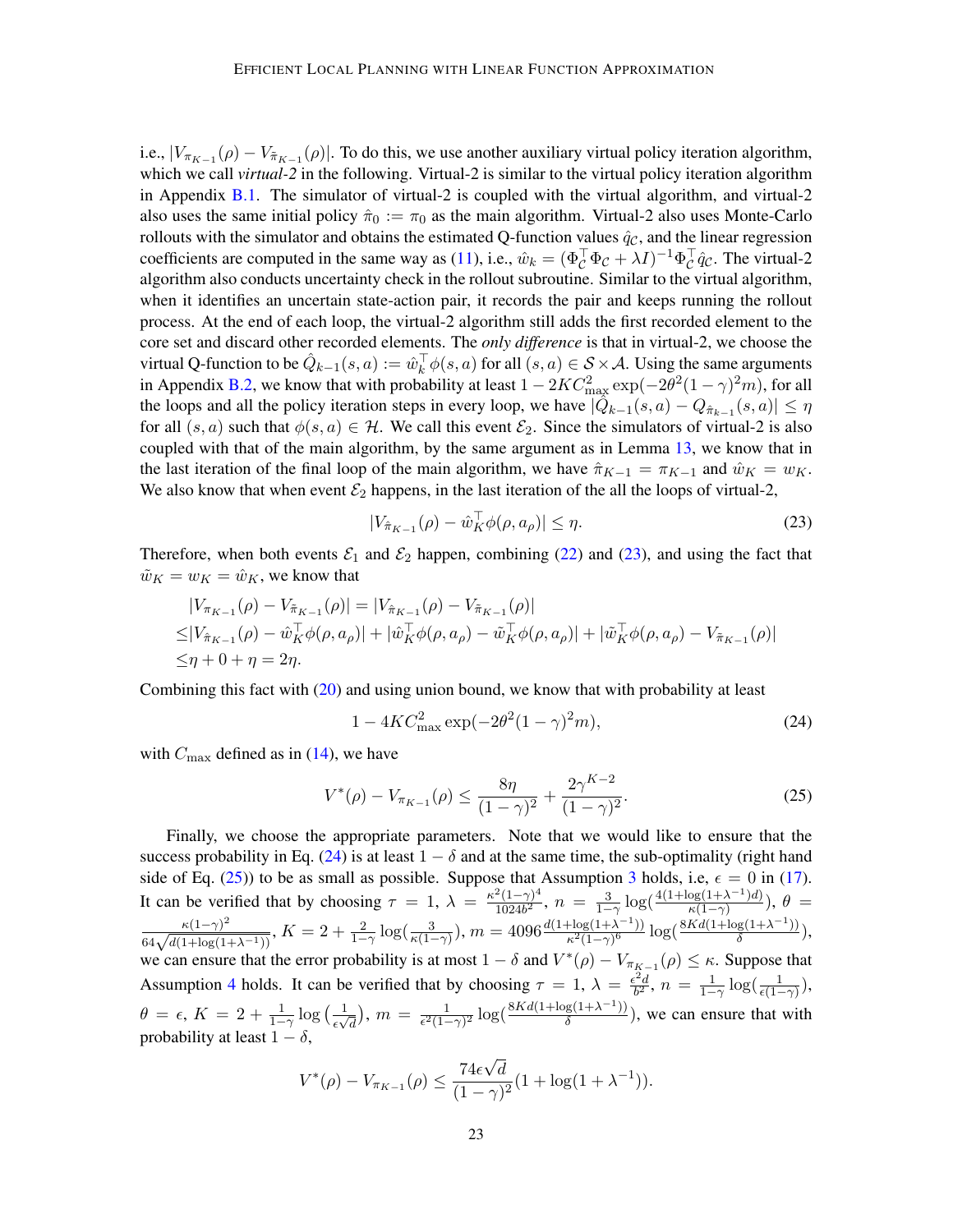# <span id="page-23-0"></span>Appendix C. Proof of Lemma [10](#page-19-1)

To simplify notation, we write  $\pi := \tilde{\pi}_{k-1}, \tilde{Q}(\cdot, \cdot) := \tilde{Q}_{k-1}(\cdot, \cdot)$ , and  $\tilde{w} = \tilde{w}_k$  in this proof. According to Eq. [\(16\)](#page-19-2), with probability at least  $1 - 2C_{\text{max}} \exp(-2\theta^2(1-\gamma)^2m)$ ,

$$
|z_q - Q_\pi(z_s, z_a)| \le \frac{\gamma^{n+1}}{1 - \gamma} + \theta
$$

holds for all  $z \in \mathcal{C}$ . We condition on this event in the following derivation. Suppose that Assump-tion [4](#page-5-1) holds. We know that there exists  $w_{\pi} \in \mathbb{R}^d$  with  $||w_{\pi}||_2 \leq b$  such that for any s, a,

$$
|Q_{\pi}(s, a) - w_{\pi}^{\top} \phi(s, a)| \le \epsilon.
$$

Let  $\xi := \tilde{q}_C - \Phi_C w_\pi$ . Then we have

<span id="page-23-3"></span><span id="page-23-1"></span>
$$
\|\xi\|_{\infty} \leq \epsilon + \frac{\gamma^{n+1}}{1-\gamma} + \theta. \tag{26}
$$

Suppose that for a state-action pair s, a, the feature vector  $\phi := \phi(s, a) \in \mathcal{H}$ , with H defined in Definition [5.](#page-6-0) Then we have

$$
|\tilde{Q}(s,a) - Q_{\pi}(s,a)| \leq |\phi^{\top}\tilde{w} - \phi^{\top}w_{\pi}| + \epsilon
$$
  
\n
$$
= |\phi^{\top}(\Phi_{C}^{\top}\Phi_{C} + \lambda I)^{-1}\Phi_{C}^{\top}(\Phi_{C}w_{\pi} + \xi) - \phi^{\top}w_{\pi}| + \epsilon
$$
  
\n
$$
\leq |\phi^{\top}(I - (\Phi_{C}^{\top}\Phi_{C} + \lambda I)^{-1}\Phi_{C}^{\top}\Phi_{C})w_{\pi}| + |\phi^{\top}(\Phi_{C}^{\top}\Phi_{C} + \lambda I)^{-1}\Phi_{C}^{\top}\xi| + \epsilon.
$$
  
\n
$$
E_{1}
$$
\n(27)

We then bound  $E_1$  and  $E_2$  in [\(27\)](#page-23-1). Similar to Appendix [A,](#page-15-8) let  $\Phi_C^{\top} \Phi_C + \lambda I := V \Lambda V^{\top}$  be the eigendecomposition of  $\Phi_C^{\top} \Phi_C + \lambda I$  with  $\Lambda = \text{diag}(\lambda_1, \dots, \lambda_d)$  and V being an orthonormal matrix. Notice that for all  $i, \lambda_i \geq \lambda$ . Let  $\alpha = V^\top \phi$ . Then for  $E_1$ , we have

$$
E_1 = |\phi^\top V (I - \Lambda^{-1} (\Lambda - \lambda I)) V^\top w_\pi| = \lambda |\phi^\top V \Lambda^{-1} V^\top w_\pi|
$$
  
\n
$$
\leq \lambda b ||\alpha^\top \Lambda^{-1}||_2 = \lambda b \sqrt{\sum_{i=1}^d \frac{\alpha_i^2}{\lambda_i^2}}
$$
  
\n
$$
\leq b \sqrt{\lambda} \sqrt{\sum_{i=1}^d \frac{\alpha_i^2}{\lambda_i}},
$$
\n(28)

where for the first inequality we use Cauchy-Schwarz inequality and the assumption that  $\|w_{\pi_{k-1}}\|_2 \leq$ b, and for the second inequality we use the fact that  $\lambda_i \geq \lambda$ . On the other hand, since we know that  $\phi \in \mathcal{H}$ , we know that  $\alpha^{\top} \Lambda^{-1} \alpha \leq \tau$ , i.e.,  $\sum_{i=1}^{d} \alpha_i^2 \lambda_i^{-1} \leq \tau$ . Combining this fact with [\(28\)](#page-23-2), we obtain

<span id="page-23-4"></span><span id="page-23-2"></span>
$$
E_1 \le b\sqrt{\lambda \tau}.\tag{29}
$$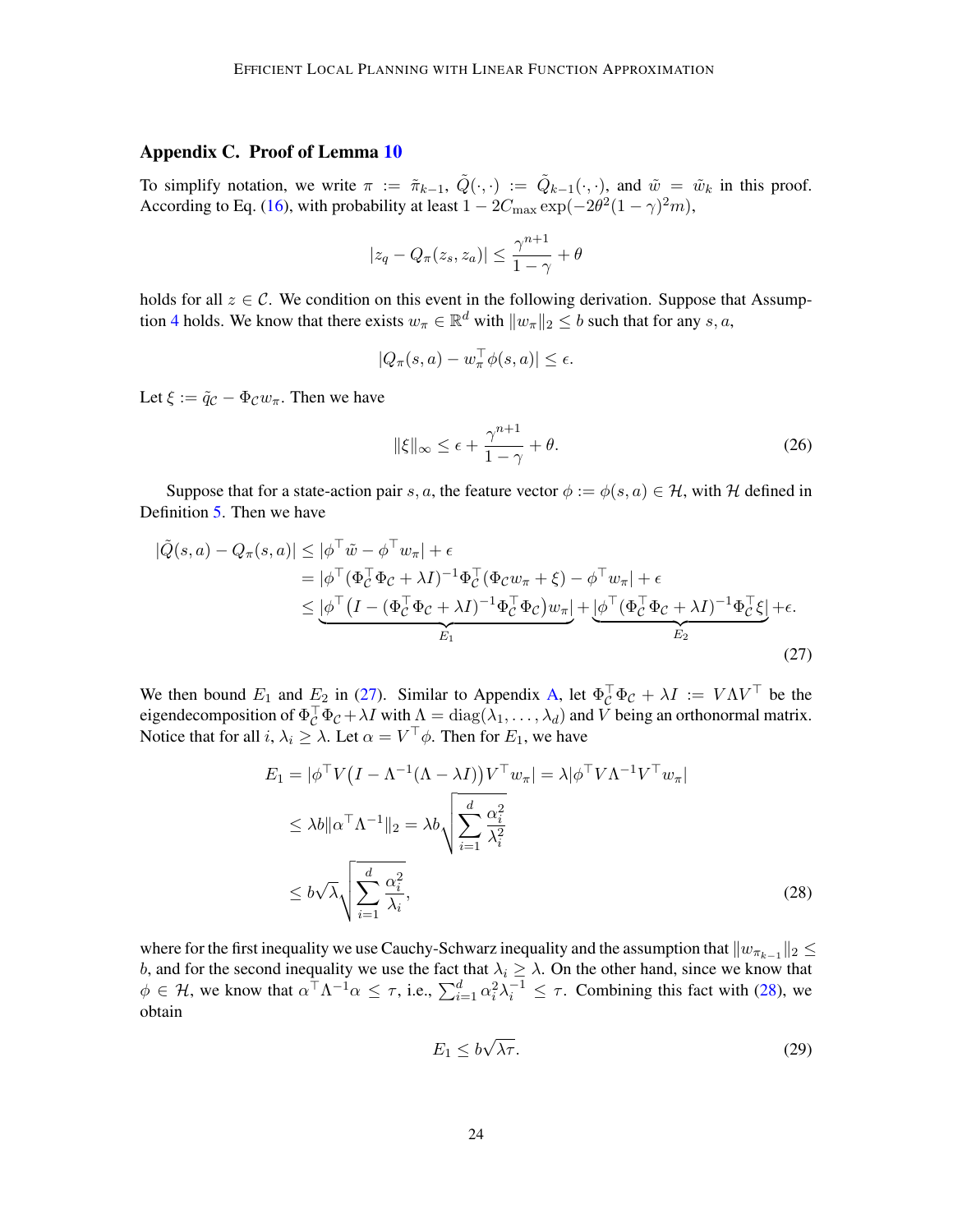We now bound  $E_2$ . According to Hölder's inequality, we have

<span id="page-24-1"></span>
$$
E_2 \le ||\phi^\top (\Phi_C^\top \Phi_C + \lambda I)^{-1} \Phi_C^\top ||_1 ||\xi||_\infty
$$
  
\n
$$
\le ||\phi^\top (\Phi_C^\top \Phi_C + \lambda I)^{-1} \Phi_C^\top ||_2 ||\xi||_\infty \sqrt{|C|}
$$
  
\n
$$
= (\phi^\top (\Phi_C^\top \Phi_C + \lambda I)^{-1} \Phi_C^\top \Phi_C (\Phi_C^\top \Phi_C + \lambda I)^{-1} \phi)^{1/2} ||\xi||_\infty \sqrt{|C|}
$$
  
\n
$$
= (\alpha^\top \Lambda^{-1} (\Lambda - \lambda I) \Lambda^{-1} \alpha)^{1/2} ||\xi||_\infty \sqrt{|C|}
$$
  
\n
$$
= \sqrt{\sum_{i=1}^d \alpha_i^2 \frac{\lambda_i - \lambda}{\lambda_i^2}} ||\xi||_\infty \sqrt{|C|}
$$
  
\n
$$
\le (\epsilon + \frac{\gamma^{n+1}}{1 - \gamma} + \theta) \sqrt{\tau C_{\text{max}}},
$$
\n(30)

where in the last inequality we use the facts that  $\sum_{i=1}^d \alpha_i^2 \lambda_i^{-1} \leq \tau$ , Eq. [\(26\)](#page-23-3), and Lemma [8.](#page-10-0) We can then complete the proof by combining  $(29)$  and  $(30)$ .

### <span id="page-24-0"></span>Appendix D. Proof of Theorem [7](#page-9-2)

First, we state a general result in Szepesvári [\(2021\)](#page-14-13) on POLITEX. Notice that in this result, we consider an arbitrary sequence of approximate Q-functions  $Q_k$ ,  $k = 0, \ldots, K - 1$ , which do not have to take the form of  $(3)$ .

**Lemma 14 (Szepesvári [\(2021\)](#page-14-13))** *Given an initial policy*  $\pi_0$  *and a sequence of functions*  $Q_k : S \times$  $\mathcal{A} \mapsto [0,(1-\gamma)^{-1}], k = 0,\ldots,K-1$ , construct a sequence of policies  $\pi_1,\ldots,\pi_{K-1}$  according *to* [\(4\)](#page-8-2) *with*  $\alpha = (1 - \gamma)\sqrt{\frac{2 \log(|\mathcal{A}|)}{K}}$  $\frac{g(|\mathcal{A}|)}{K}$ *, then, for any*  $s \in \mathcal{S}$ *, the mixture policy*  $\overline{\pi}_K$  *satisfies* 

<span id="page-24-2"></span>
$$
V^*(s) - V_{\overline{\pi}_K}(s) \le \frac{1}{(1 - \gamma)^2} \sqrt{\frac{2 \log(|\mathcal{A}|)}{K}} + \frac{2 \max_{0 \le k \le K-1} ||Q_k - Q_{\pi_k}||_{\infty}}{1 - \gamma}.
$$

We then consider a virtual POLITEX algorithm. Similar to the vanilla policy iteration algorithm, in the virtual POLITEX algorithm, we begin with  $\tilde{\pi}_0 := \pi_0$ . In the k-th iteration, we run Monte Carlo rollout with policy  $\tilde{\pi}_{k-1}$ , and obtain the estimates of the Q-function values  $\tilde{q}_C$ . We then compute the weight vector

<span id="page-24-3"></span>
$$
\tilde{w}_k = (\Phi_{\mathcal{C}}^\top \Phi_{\mathcal{C}} + \lambda I)^{-1} \Phi_{\mathcal{C}}^\top \tilde{q}_{\mathcal{C}},
$$

and according to Lemma [10,](#page-19-1) for any  $\theta > 0$ , with probability at least  $1-2C_{\max}\exp(-2\theta^2(1-\gamma)^2m)$ , for all  $(s, a)$  such that  $\phi(s, a) \in \mathcal{H}$ ,

$$
|\tilde{w}_k^{\top} \phi(s, a) - Q_{\tilde{\pi}_{k-1}}(s, a)| \le b\sqrt{\lambda \tau} + \left(\epsilon + \frac{\gamma^{n+1}}{1 - \gamma} + \theta\right)\sqrt{\tau C_{\max}} + \epsilon := \eta.
$$
 (31)

Then we define the virtual Q-function as

$$
\tilde{Q}_{k-1}(s,a) := \begin{cases} \Pi_{[0,(1-\gamma)^{-1}]}(\tilde{w}_k^{\top} \phi(s,a)), & \phi(s,a) \in \mathcal{H}, \\ Q_{\tilde{\pi}_{k-1}}(s,a), & \phi(s,a) \notin \mathcal{H}, \end{cases}
$$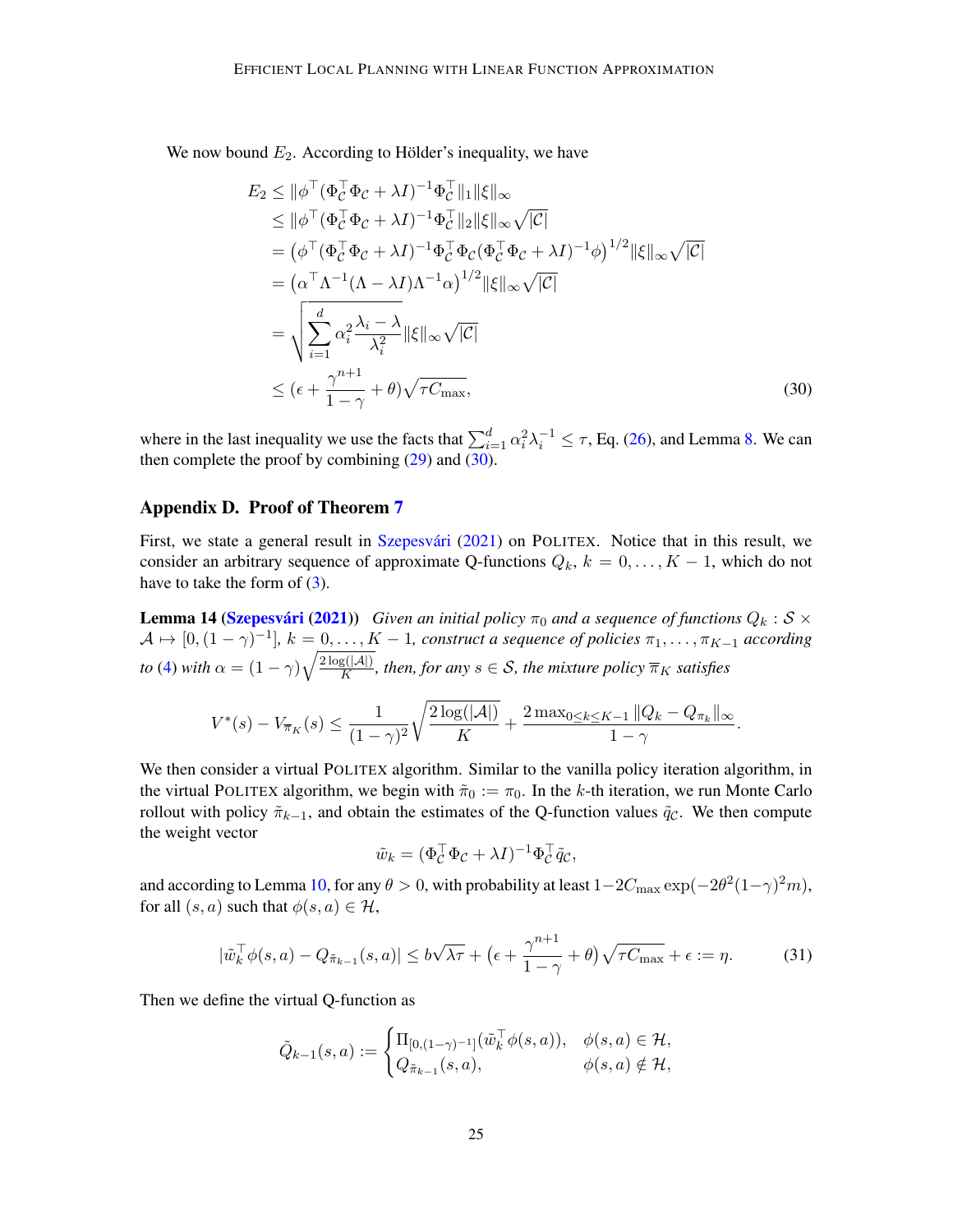assuming we have access to the true Q-function  $Q_{\tilde{\pi}_{k-1}}(s, a)$  when  $\phi(s, a) \notin \mathcal{H}$ . We let the policy of the  $(k + 1)$ -th iteration  $\tilde{\pi}_k$  be

$$
\tilde{\pi}_k(a|s) \propto \exp\left(\alpha \sum_{j=1}^{k-1} \tilde{Q}_{k-1}(s, a)\right).
$$
 (32)

Since we always have  $Q_{\tilde{\pi}_{k-1}}(s, a) \in [0, (1 - \gamma)^{-1}]$ , the clipping at 0 and  $(1 - \gamma)^{-1}$  can only improve the accuracy of the estimation of the Q-function. Therefore, we know that with probability at least  $1-2C_{\max}\exp(-2\theta^2(1-\gamma)^2m)$ , we have  $\|\tilde{Q}_{k-1}-Q_{\tilde{\pi}_{k-1}}\|_{\infty}\leq \eta$ . Then, by taking a union bound over the  $K$  iterations and using the result in Lemma  $14$ , we know that with probability at least  $1 - 2KC_{\text{max}} \exp(-2\theta^2(1-\gamma)^2m)$ , for any  $s \in \mathcal{S}$ , the virtual POLITEX algorithm satisfies

$$
V^*(s) - V_{\tilde{\pi}_K}(s) \le \frac{1}{(1-\gamma)^2} \sqrt{\frac{2\log(|\mathcal{A}|)}{K}} + \frac{2\eta}{1-\gamma},\tag{33}
$$

where  $\overline{\pi}_K$  is the mixture policy of  $\tilde{\pi}_0, \ldots, \tilde{\pi}_{K-1}$ . Using another union bound over the  $C_{\text{max}}$  loops, we know that with probability at least  $1 - 2KC_{\text{max}}^2 \exp(-2\theta^2(1-\gamma)^2m)$ , [\(33\)](#page-25-0) holds for all the loops. We call this event  $\mathcal{E}_1$  in the following.

We then consider the virtual-2 POLITEX algorithm. Similar to LSPI, the virtual-2 algorithm begins with  $\hat{\pi}_0 := \pi_0$ . In the k-th iteration, we run Monte Carlo rollout with policy  $\hat{\pi}_{k-1}$ , and obtain the estimates of the Q-function values  $\hat{q}_c$ . We then compute the weight vector

<span id="page-25-0"></span>
$$
\hat{w}_k = (\Phi_{\mathcal{C}}^\top \Phi_{\mathcal{C}} + \lambda I)^{-1} \Phi_{\mathcal{C}}^\top \hat{q}_{\mathcal{C}},
$$

and according to Lemma [10,](#page-19-1) for any  $\theta > 0$ , with probability at least  $1-2C_{\max}\exp(-2\theta^2(1-\gamma)^2m)$ , for all  $(s, a)$  such that  $\phi(s, a) \in \mathcal{H}$ ,

<span id="page-25-1"></span>
$$
|\hat{w}_k^\top \phi(s, a) - Q_{\hat{\pi}_{k-1}}(s, a)| \le \eta,\tag{34}
$$

where  $\eta$  is defined as in [\(31\)](#page-24-3). We also note that in the rollout process of the virtual-2 algorithm, we do not conduct the uncertainty check, i.e., we do not check whether the features are in the good set H. By union bound, we know that with probability at least  $1 - 2KC_{\text{max}}^2 \exp(-2\theta^2(1-\gamma)^2m)$ , [\(34\)](#page-25-1) holds for all the K iterations of all the  $C_{\text{max}}$  loops. We call this event  $\mathcal{E}_2$  in the following. In the virtual-2 algorithm, we define the approximate Q-function in the same way as the main algorithm, i.e., we define

$$
\hat{Q}_{k-1}(s,a) := \Pi_{[0,(1-\gamma)^{-1}]}(\hat{w}_k^\top \phi(s,a)),
$$

and we let the policy of the  $(k + 1)$ -th iteration be

$$
\hat{\pi}_k(a|s) \propto \exp\left(\alpha \sum_{j=1}^{k-1} \hat{Q}_{k-1}(s, a)\right).
$$
 (35)

We still let the simulators of all the algorithms be *coupled* in the same way described as in Appendix [B.1.](#page-16-3) In addition, we also let the agent in the main algorithm be *coupled* with the virtual and virtual-2 algorithm. Take the main algorithm and the virtual algorithm as an example. Recall that in the k-th iteration of a particular loop, the main algorithm and the virtual algorithm use rollout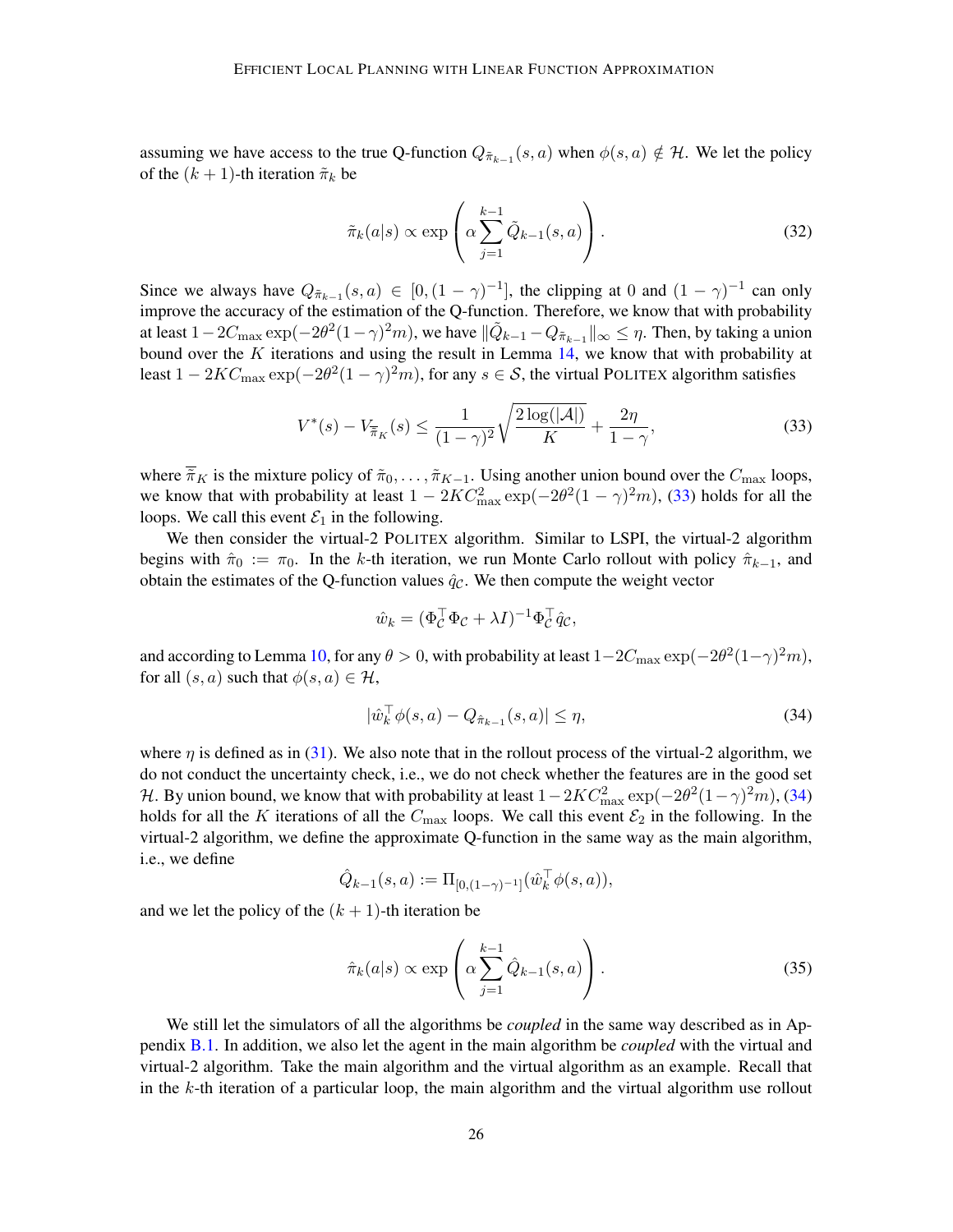policies  $\pi_{k-1}$  and  $\tilde{\pi}_{k-1}$ , respectively. In the CONFIDENTROLLOUT subroutine, the agent needs to sample actions according to the policies given a state. Suppose that in the N-th time that the agent needs to take an action, the main algorithm is at state  $s_{\text{main}}$  and the virtual algorithm is at state  $s_{\text{virtual}}$ . If the two states are the same, i.e.,  $s_{\text{main}} = s_{\text{virtual}}$  and two distributions of actions given this state are also the same, i.e.,  $\pi_{k-1}(\cdot|s_{\text{main}}) = \tilde{\pi}_{k-1}(\cdot|s_{\text{virtual}})$ , then the actions that the agent samples in the main algorithm and the virtual algorithm are also the same. This means that the main algorithm samples  $a_{\text{main}} \sim \pi_{k-1}(\cdot|s_{\text{main}})$  and the virtual algorithm samples  $a_{\text{virtual}} \sim \pi_{k-1}(\cdot|s_{\text{virtual}})$ , and with probability 1,  $a_{\text{main}} = a_{\text{virtual}}$ . Otherwise, when  $s_{\text{main}} \neq s_{\text{virtual}}$  or  $\pi_{k-1}(\cdot|s_{\text{main}}) \neq \tilde{\pi}_{k-1}(\cdot|s_{\text{virtual}})$ , the main algorithm and the virtual algorithm samples a new action independently. The main algorithm and the virtual-2 algorithm are coupled in the same way. We note that using the same argument as in Lemma [13,](#page-21-0) for the *final loop* of the main algorithm, all the rollout trajectories of the main, virtual, and virtual-2 algorithms are the same, which implies that  $w_k = \tilde{w}_k = \hat{w}_k$  for all  $1 \leq k \leq K$ . This also implies that in the final loop of the main algorithm, all the policies in the  $K$  iterations are the same between the main and the virtual-2 algorithm, i.e.,  $\pi_k = \hat{\pi}_k$ ,  $0 \le k \le K-1$ . Moreover, for any state s such that  $\phi(s, a) \in \mathcal{H}$  for all  $a \in \mathcal{A}$ , we have  $\pi_k(\cdot|s) = \tilde{\pi}(\cdot|s) = \hat{\pi}_k(\cdot|s)$ . Since the initial state  $\rho$  satisfies the condition that  $\phi(\rho, a) \in \mathcal{H}$  for all  $a \in \mathcal{A}$ , we have  $\pi_k(\cdot | \rho) = \tilde{\pi}(\cdot | \rho) = \hat{\pi}_k(\cdot | \rho)$ .

Let  $\hat{\pi}_K$  be the policy that is uniformly chosen from  $\hat{\pi}_0, \dots, \hat{\pi}_{K-1}$  in the virtual-2 algorithm in the final loop of the main algorithm, and  $\overline{\pi}_K$  be the policy that is uniformly chosen from  $\pi_0, \ldots, \pi_{K-1}$  in the final loop of the main algorithm. Then we have

<span id="page-26-1"></span><span id="page-26-0"></span>
$$
|V_{\hat{\pi}_K}(\rho) - V_{\pi_K}(\rho)| = \left| \frac{1}{K} \sum_{k=0}^{K-1} (V_{\hat{\pi}_k}(\rho) - V_{\pi_k}(\rho)) \right| = 0,
$$
 (36)

and when events  $\mathcal{E}_1$  and  $\mathcal{E}_2$  happen,

$$
\begin{split}\n&|V_{\overline{\pi}_{K}}(\rho) - V_{\overline{\pi}_{K}}(\rho)| \\
&\leq \frac{1}{K} \sum_{k=0}^{K-1} |V_{\hat{\pi}_{k}}(\rho) - V_{\overline{\pi}_{k}}(\rho)| \\
&= \frac{1}{K} \sum_{k=0}^{K-1} \left| \sum_{a \in \mathcal{A}} (\hat{\pi}_{k}(a|\rho)Q_{\hat{\pi}_{k}}(\rho, a) - \tilde{\pi}_{k}(a|\rho)Q_{\overline{\pi}_{k}}(\rho, a)) \right| \\
&\leq \frac{1}{K} \sum_{k=0}^{K-1} \sum_{a \in \mathcal{A}} \pi_{k}(a|\rho) |Q_{\hat{\pi}_{k}}(\rho, a) - Q_{\overline{\pi}_{k}}(\rho, a)| \\
&\leq \frac{1}{K} \sum_{k=0}^{K-1} \sum_{a \in \mathcal{A}} \pi_{k}(a|\rho) |Q_{\hat{\pi}_{k}}(\rho, a) - \hat{w}_{k}^{\top} \phi(\rho, a) + \hat{w}_{k}^{\top} \phi(\rho, a) - \tilde{w}_{k}^{\top} \phi(\rho, a) + \tilde{w}_{k}^{\top} \phi(\rho, a) - Q_{\overline{\pi}_{k}}(\rho, a)| \right| \\
&\leq \frac{1}{K} \sum_{k=0}^{K-1} \sum_{a \in \mathcal{A}} \pi_{k}(a|\rho) \left( |Q_{\hat{\pi}_{k}}(\rho, a) - \hat{w}_{k}^{\top} \phi(\rho, a)| + |\hat{w}_{k}^{\top} \phi(\rho, a) - \tilde{w}_{k}^{\top} \phi(\rho, a)| + |\tilde{w}_{k}^{\top} \phi(\rho, a) - Q_{\overline{\pi}_{k}}(\rho, a)| \right) \\
&\leq \frac{1}{K} \sum_{k=0}^{K-1} \sum_{a \in \mathcal{A}} \pi_{k}(a|\rho)(\eta + 0 + \eta) = 2\eta.\n\end{split} \tag{37}
$$